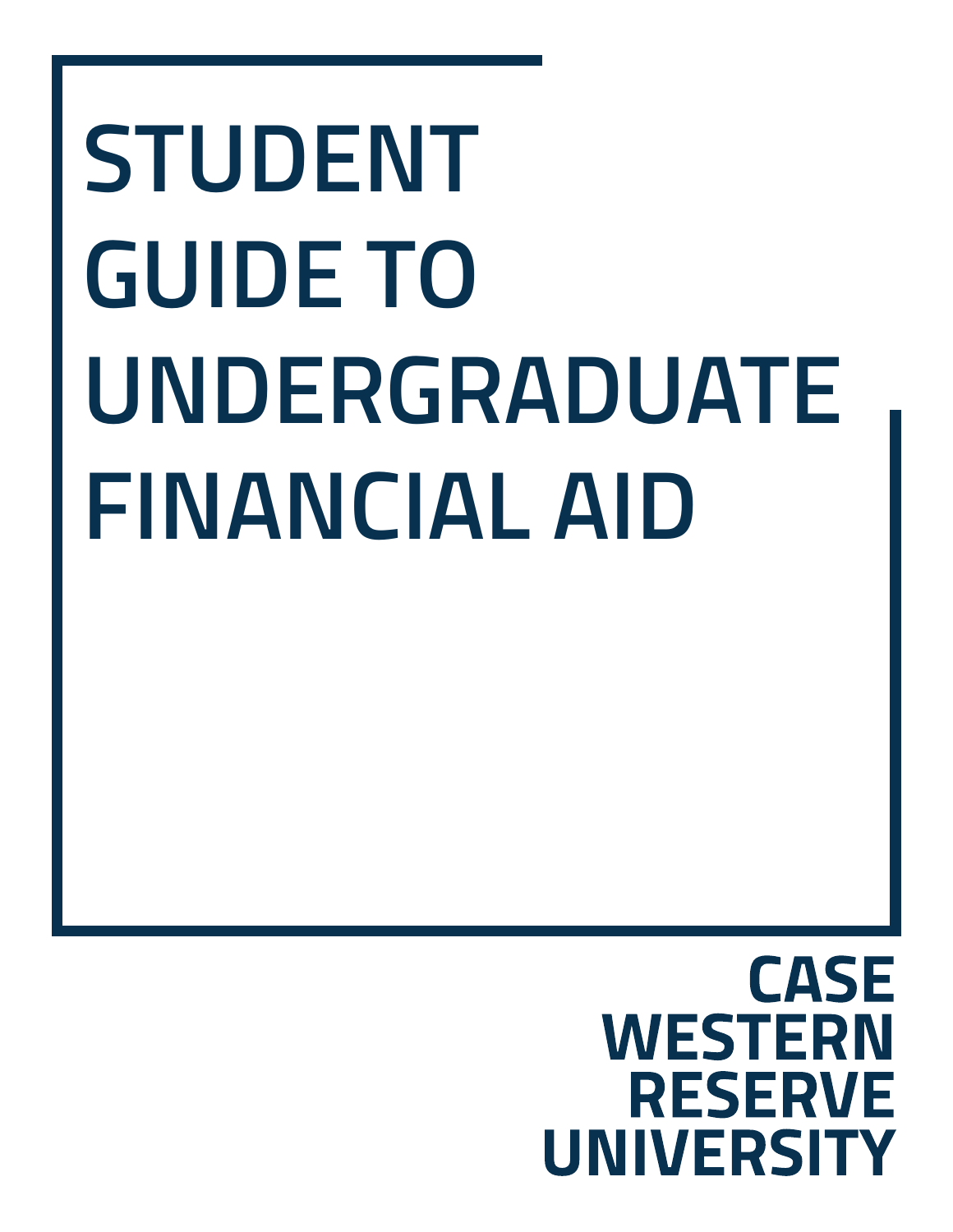# **Table of Contents**

| <b>Introduction to Financial Aid</b>                                                                                                                                                                                                 | 3  |
|--------------------------------------------------------------------------------------------------------------------------------------------------------------------------------------------------------------------------------------|----|
|                                                                                                                                                                                                                                      | 3  |
|                                                                                                                                                                                                                                      | 4  |
| Determining Financial Need <b>National Second Contract Contract Contract Contract Contract Contract Contract Contract Contract Contract Contract Contract Contract Contract Contract Contract Contract Contract Contract Contrac</b> | 4  |
| Eligibility for Financial Aid <b>Eligibility</b> for Financial Aid                                                                                                                                                                   | 5  |
| Financial Aid Offer <b>Container and Aid Offer</b>                                                                                                                                                                                   | 5  |
|                                                                                                                                                                                                                                      | 5  |
| Other Educational Resources                                                                                                                                                                                                          | 8  |
| <b>Verification Contraction</b>                                                                                                                                                                                                      | 9  |
| How You Will Receive Your Financial Aid                                                                                                                                                                                              | 9  |
| Renewal of Financial Aid                                                                                                                                                                                                             | 10 |
| <b>Withdrawal and Refund Schedule</b>                                                                                                                                                                                                | 13 |
| <b>Withdrawal and Financial Aid</b>                                                                                                                                                                                                  | 14 |
| <b>Enrollment Policies</b><br><u> 1980 - Johann Barn, mars ann an t-Amhain an t-Amhain an t-Amhain an t-Amhain an t-Amhain an t-Amhain an t-A</u>                                                                                    | 14 |
| <b>General Terms and Conditions</b><br>$\mathcal{L}^{\mathcal{L}}(\mathcal{L}^{\mathcal{L}})$ and $\mathcal{L}^{\mathcal{L}}(\mathcal{L}^{\mathcal{L}})$ and $\mathcal{L}^{\mathcal{L}}(\mathcal{L}^{\mathcal{L}})$                  | 18 |
| <b>FERPA &amp; Privacy Laws</b><br><u> 1999 - Jan Barbara III, martx</u>                                                                                                                                                             | 19 |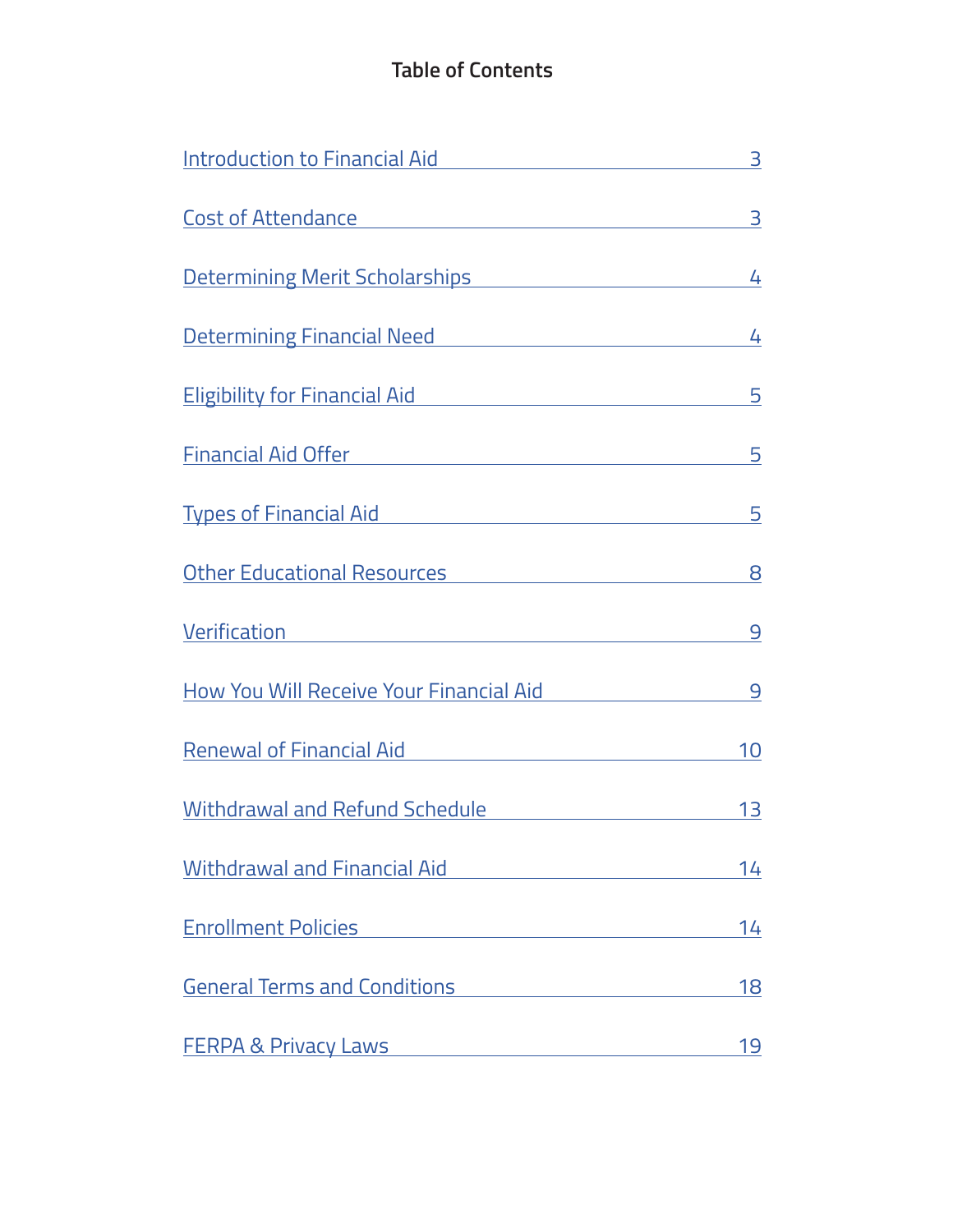# **INTRODUCTION TO FINANCIAL AID**

Investing in a Case Western Reserve University education is investing in you. A Case Western Reserve education will grant you opportunities for the rest of your life. You'll graduate with the finest education in your field, experiences that enrich your understanding of the world, access to a vast network of talented alumni and the freedom to create the life you most aspire to live.

Affording such an education and managing such an investment must be an informed endeavor. We hope that you will find the information contained in this handbook to be beneficial to you this year and in planning for future years at CWRU. The policies stated herein pertain to students who matriculated in the fall of 2017 or later. Students who entered prior to the fall of 2017 should consult the handbook for their cohort.

If you have any questions regarding your family's eligibility for financial assistance or any policy stated in this publication, please contact the Office of University Financial Aid at either financialaid@case.edu or 216.368.4530.

PLEASE NOTE: The policies herein do not represent an exhaustive list of all CWRU financial aid policies. The information provided was correct at the time of publication and may change.

# **COST OF ATTENDANCE**

Case Western Reserve University is committed to providing you with an education supported by state-ofthe-art resources. We make smart investments in the resources essential to preparing you for the world, including cutting-edge laboratories, renowned faculty, technologically advanced classrooms, sophisticated recreational facilities, and an enormous array of student services and support activities.

The cost of attending CWRU for one academic year is referred to as the "cost of attendance." Your cost of attendance includes direct costs you pay to the university such as tuition, fees, on-campus housing and a meal plan. It also includes standard estimates for indirect costs that you incur as a result of your attendance, such as books, supplies, personal expenses, off-campus housing, food and transportation.

A typical first-year student's cost of attendance for 2022-2023 is listed below and assumes on-campus housing. Costs of attendance for other years can be found on the Office of University Financial Aid website.

| Tuition                                         | \$61,040  |
|-------------------------------------------------|-----------|
| Typical On-Campus Housing and Average Meal Plan | \$17,040  |
| <b>Activity &amp; RTA Fees</b>                  | \$544     |
| Matriculation Fee (fall entrants)               | \$650     |
| <b>Books Estimate</b>                           | \$1,200   |
| <b>Estimate of Personal Expenses</b>            | \$1,350   |
| <b>Transportation Estimate</b>                  | Variable* |
| <b>Total Cost</b>                               | \$81,824  |

\*Depending on how far your home is from campus, you may have an added budget item for transportation.

This amount represents what we would anticipate you having to spend on two trips home per year. Financial aid eligibility is based on this standard cost of attendance. Individual student costs may vary depending on the type of housing and meal plan selected and how much a student spends on books, personal expenses and transportation.  $\frac{3}{3}$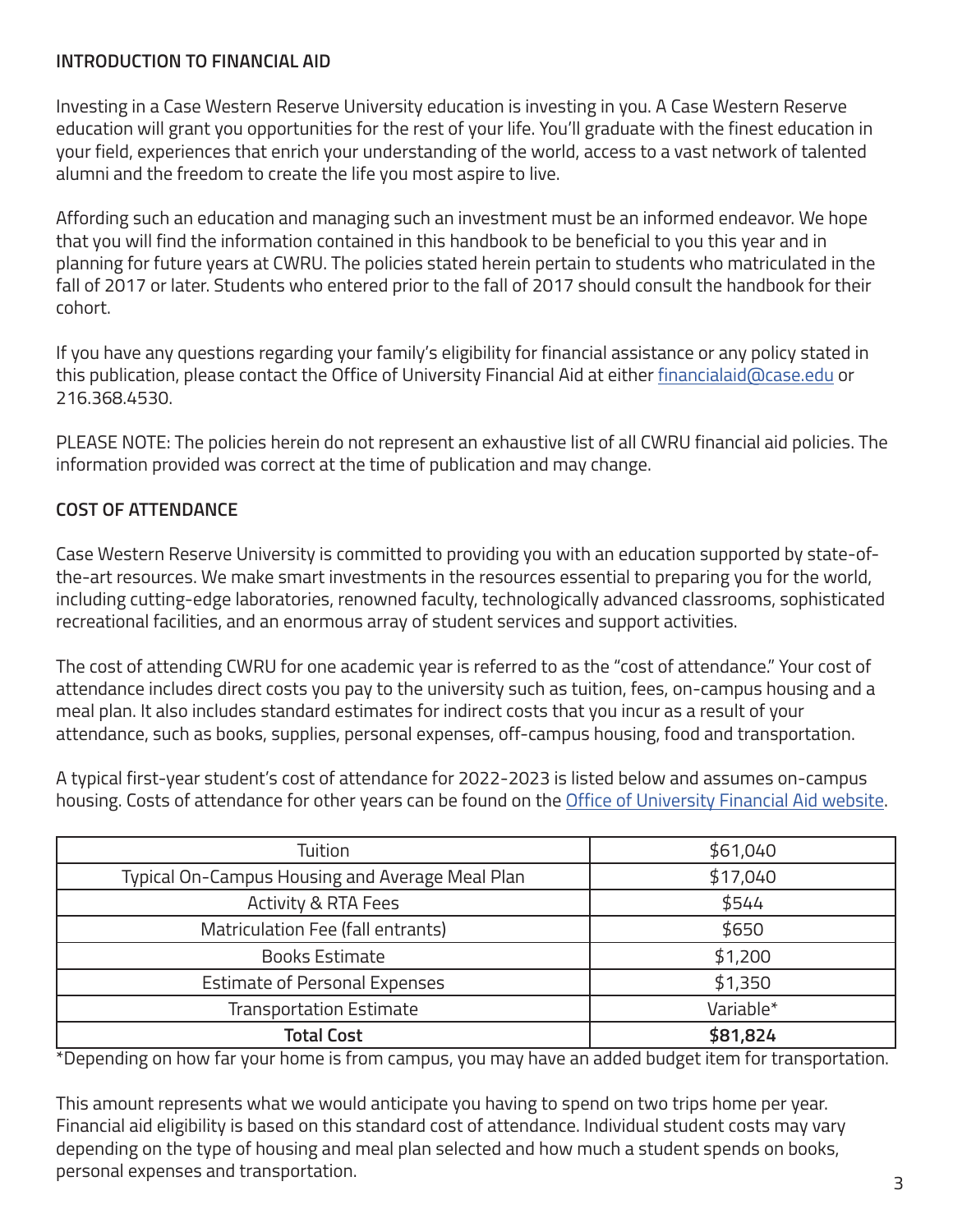# **Student Medical Plan**

CWRU requires all students to have medical coverage. All students are automatically enrolled in CWRU's Student Medical Plan and are charged for it in addition to tuition, fees, an on-campus room and a meal plan. However, students who are currently covered in a comparable plan are able to waive the Student Medical Plan, after which the fee will be waived. Waiving the CWRU Student Medical Plan is effective for all terms in one academic year. This process must be done annually.

# **DETERMINING MERIT SCHOLARSHIPS**

Merit scholarships at CWRU are offered to incoming students based upon their admission application, including academic achievement, performance on standardized tests, leadership, artistic talent and other personal qualities that distinguish students from others in the applicant pool. All applicants are automatically evaluated for scholarships and are invited to apply for select scholarship competitions. These competitions require additional information and are also awarded at the time of admission for incoming first-year students only.

All merit scholarships are renewable based on the academic criteria as outlined by the Office of Undergraduate Studies. Continuing CWRU students who were not awarded a merit scholarship upon admission are not eligible for merit scholarships in later years.

# **DETERMINING FINANCIAL NEED**

Students whose families do not believe they can afford the annual cost of a Case Western Reserve education may apply for need-based financial aid. Families who anticipate applying for need-based financial aid at any point in the four years must complete our financial aid application requirements for the student's first year in order to be eligible for CWRU funding in subsequent years. CWRU students must apply for need-based financial aid by filing the Free Application for Federal Student Aid (FAFSA) and CSS Profile application annually by our published deadlines.

CWRU expects that the financing of a student's education remains the responsibility of both parents regardless of their marital status. A family's contribution can include:

- The parents' contribution from income and assets
- The noncustodial parent's contribution from income and assets when the custodial parent is separated, divorced, remarried or never married to the student's other parent
- The student's contribution from income and assets
- CWRU expects students to contribute to their educational costs as the primary beneficiary of the education. There are minimum student contributions per year expected from summer earnings. These amounts are indicated below:

|             | Minimum Student Contribution from Summer Earnings |  |
|-------------|---------------------------------------------------|--|
| First Year  | \$2,500                                           |  |
| Second Year | \$3,000                                           |  |
| Third Year  | \$3,000                                           |  |
| Fourth Year | \$3,250                                           |  |

A student has a demonstrated financial need when the cost of attending CWRU for one year exceeds the total of the custodial parent's contribution, the noncustodial parent's contribution (if applicable) and the student's contribution. A student's financial need may be met with a combination of merit and need-based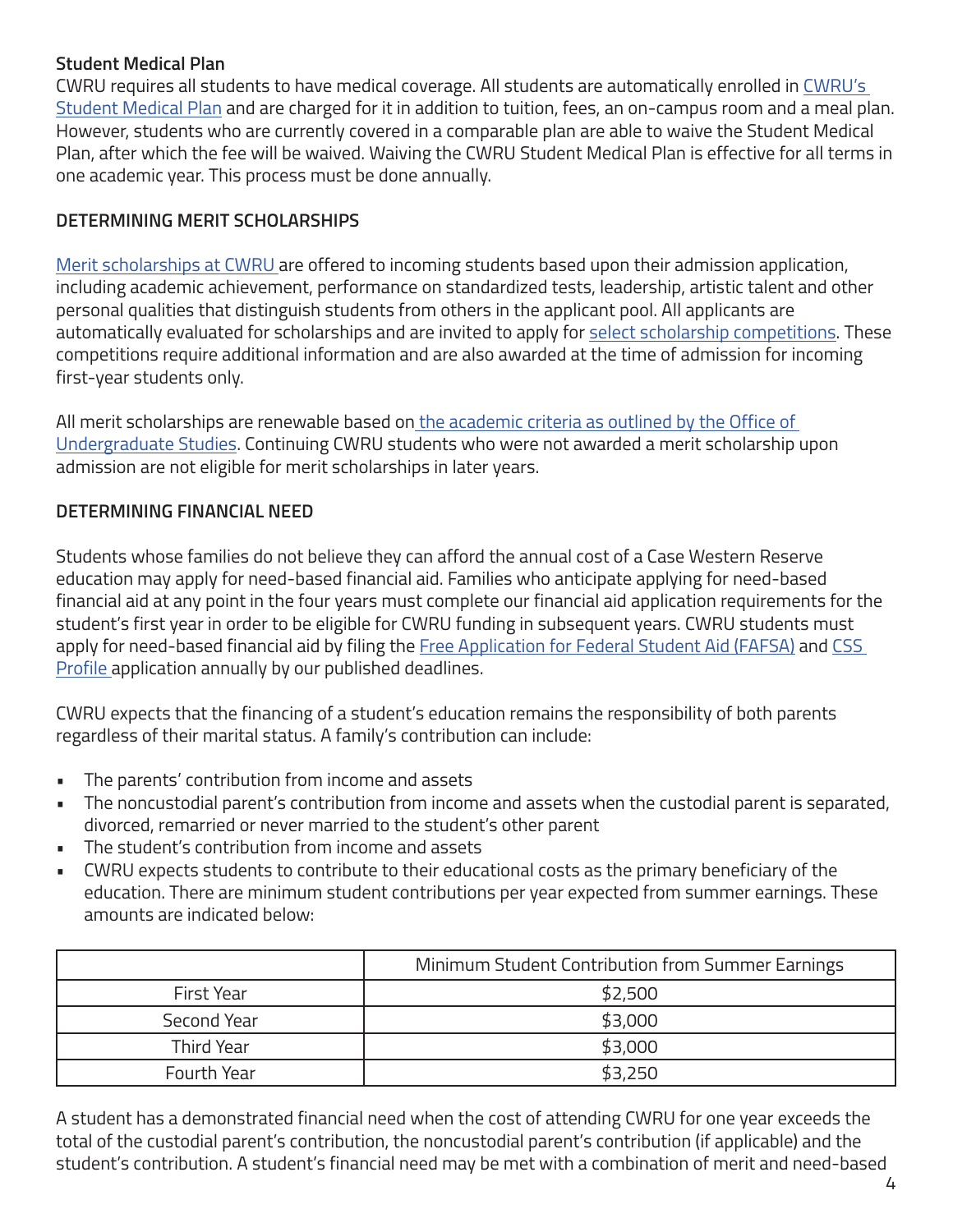funding from federal, state, CWRU and/or outside sources. All funds received must be considered when determining the need-based aid each student receives. If a student has financial need, merit and outside scholarships assist in meeting this need.

# **ELIGIBILITY FOR FINANCIAL AID**

Federal financial aid is provided to U.S. citizens and permanent residents who meet all of the following criteria:

- Possess a high school diploma or GED certificate, or have completed a high school education in a homeschool setting approved under state law
- Be admitted to and enrolled in an eligible degree program
- Be registered with Selective Service (if assigned the gender of male at birth)
- Have a valid social security number
- Not in default on a federal student loan
- Do not owe a refund on a federal grant
- Will use federal student aid only for educational purposes

Institutional CWRU financial aid is provided to students who meet the eligibility requirements above and also to select international students. International students do not receive federal student financial aid but can receive institutional funding if determined eligible at the time they are admitted.

# **FINANCIAL AID OFFER**

Each CWRU student who applies for need-based financial aid will receive a financial aid offer that outlines the cost of attendance and financial aid for one academic year. A typical Financial Aid Offer can include student loans, a need-based campus employment opportunity and institutional "gift" aid (merit scholarships and/or need-based grant). Students are given the opportunity to accept or decline any type of financial aid and can request a lower amount if desired. CWRU is unable to replace need-based student loans and need-based employment expectations with additional scholarship or grant unless there has been a change in the family's circumstances that has been documented and approved by the Office of University Financial Aid.

# **REVISED FINANCIAL AID OFFER**

Because financial aid eligibility is initially determined without knowledge of other aid a student may receive from other sources, students are often sent revised Financial Aid Offers if their eligibility changes because of the receipt of funds from any source, including university sources or a change in eligibility for any reason.

# **TYPES OF FINANCIAL AID**

# **Merit Scholarships**

CWRU Scholarships are awarded to incoming students based on their admission materials. All applicants are automatically evaluated for scholarships and first-year applicants are invited to apply for select scholarship competitions. These competitions require additional information and are awarded at the time of first-year admission. Scholarships are renewable as long as recipients remain enrolled full-time and in good academic and disciplinary standing. Scholarships are available for a maximum of eight semesters or until the receipt of an undergraduate degree, whichever comes first. Scholarships awarded by Case Western Reserve University vary in amount, typically from \$10,000 up to the amount of full tuition. S cholarships are not restricted to cover tuition; they may cover other educational costs as documented in the student's annual Cost of Attendance. If a student has outside funding that covers their full tuition, CWRU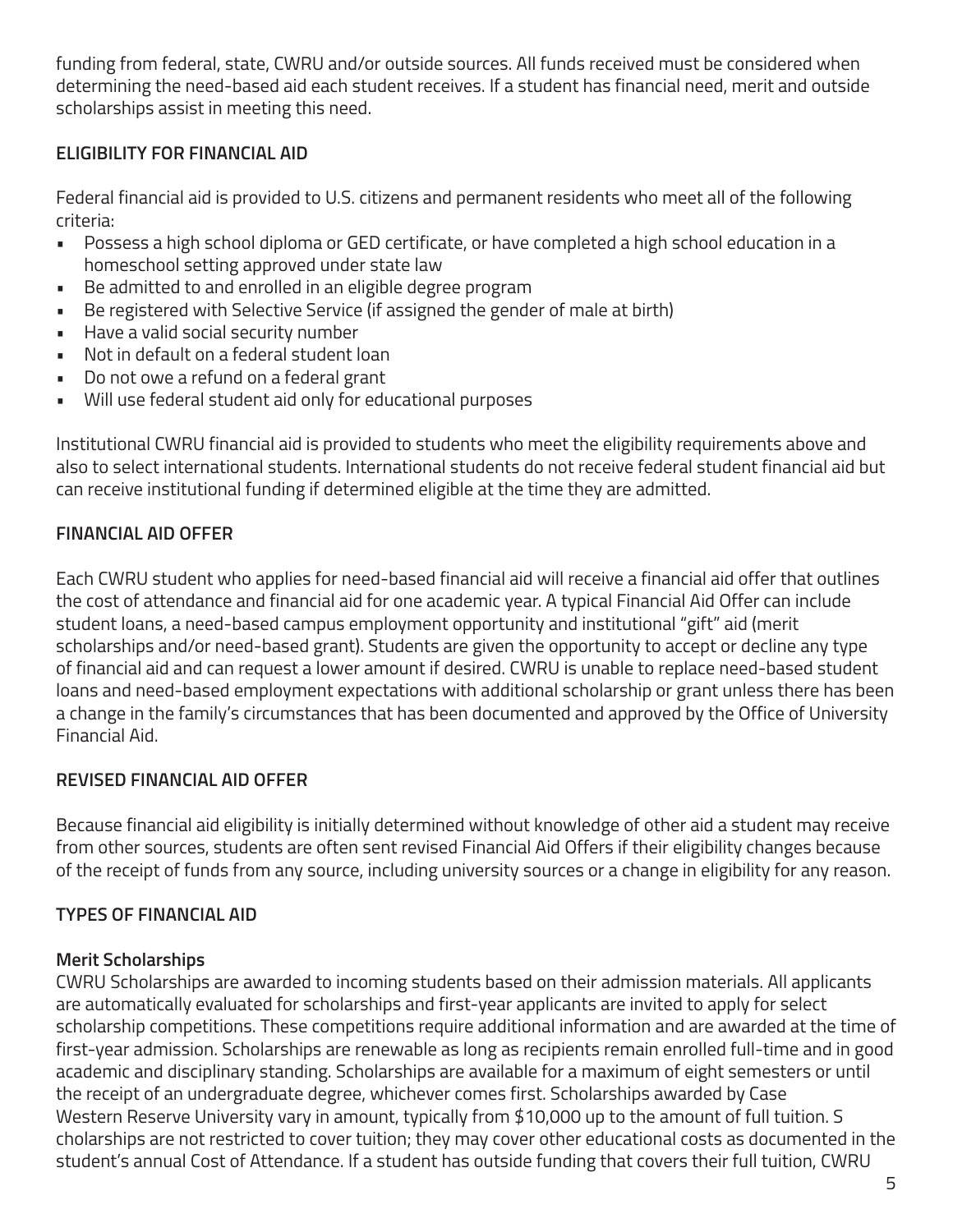merit scholarships are limited to the student's annual room and meal plan allowance for their year in school and their housing type (on-campus, off-campus, commuter, etc.)

# **Federal Grants**

Grants are gifts based on a student's financial need and do not have to be repaid.

# Federal Pell Grant

The Federal Pell Grant is a need-based grant awarded to undergraduates with the lowest federally determined expected family contribution (EFC). All students who file a FAFSA are evaluated for the Federal Pell Grant program.

# Federal SEOG Grant

The Federal Supplemental Educational Opportunity Grant (FSEOG) is a need-based grant awarded to undergraduates who are also eligible for a Federal Pell Grant.

# CWRU Grants

CWRU awards grants based on a student's financial need that do not have to be repaid. CWRU Grant is funded by the university and may be composed of endowment funds as explained below.

# Endowment Funds

Many of the financial aid grant and scholarship resources available to undergraduates are made possible through the generous contributions of CWRU alumni and friends. During the academic year, previously awarded funds may be renamed to recognize our donors. Recipients of named funds are expected to write a thank you letter to the donor(s) so that these generous individuals can see the direct impact of their philanthropy to students.

Students will be contacted by the Office of Donor Relations and University Events with instructions and assistance on the letter-writing campaign at the appropriate time.

# **Student Employment**

There are two forms of student employment: Federal Work-Study and Campus Employment. Students are allowed to work to contribute to the cost of their education by working on campus and, in some cases, at neighboring nonprofit institutions. CWRU's employment program helps students with substantive positions as research assistants, tour guides, library aids, tutors and more. Rates of pay begin at \$9.30 per hour.

Federal Work-Study wages are partially subsidized by the federal government, allowing CWRU to hire more students for on-campus jobs. Students with Federal Work-Study may also work at partnering nonprofit organizations. The Campus Employment program is funded entirely by the on-campus department hiring the student.

# **Federal Direct Loans**

# *Federal Direct Subsidized and Unsubsidized Student Loans*

Federal direct loans are offered with the understanding that they will be repaid at a future date in accordance with the specific terms of the loan. They can be subsidized or unsubsidized. The federal government pays the interest on Federal Direct Subsidized Student Loans until repayment of that loan begins, six months after graduation or less than half-time enrollment. Federal Direct Unsubsidized Student Loans are also available, but the federal government does not pay the interest at any time; interest accrues after the loan disburses and the student has the option of paying on the interest while in school or having the interest capitalized for later repayment.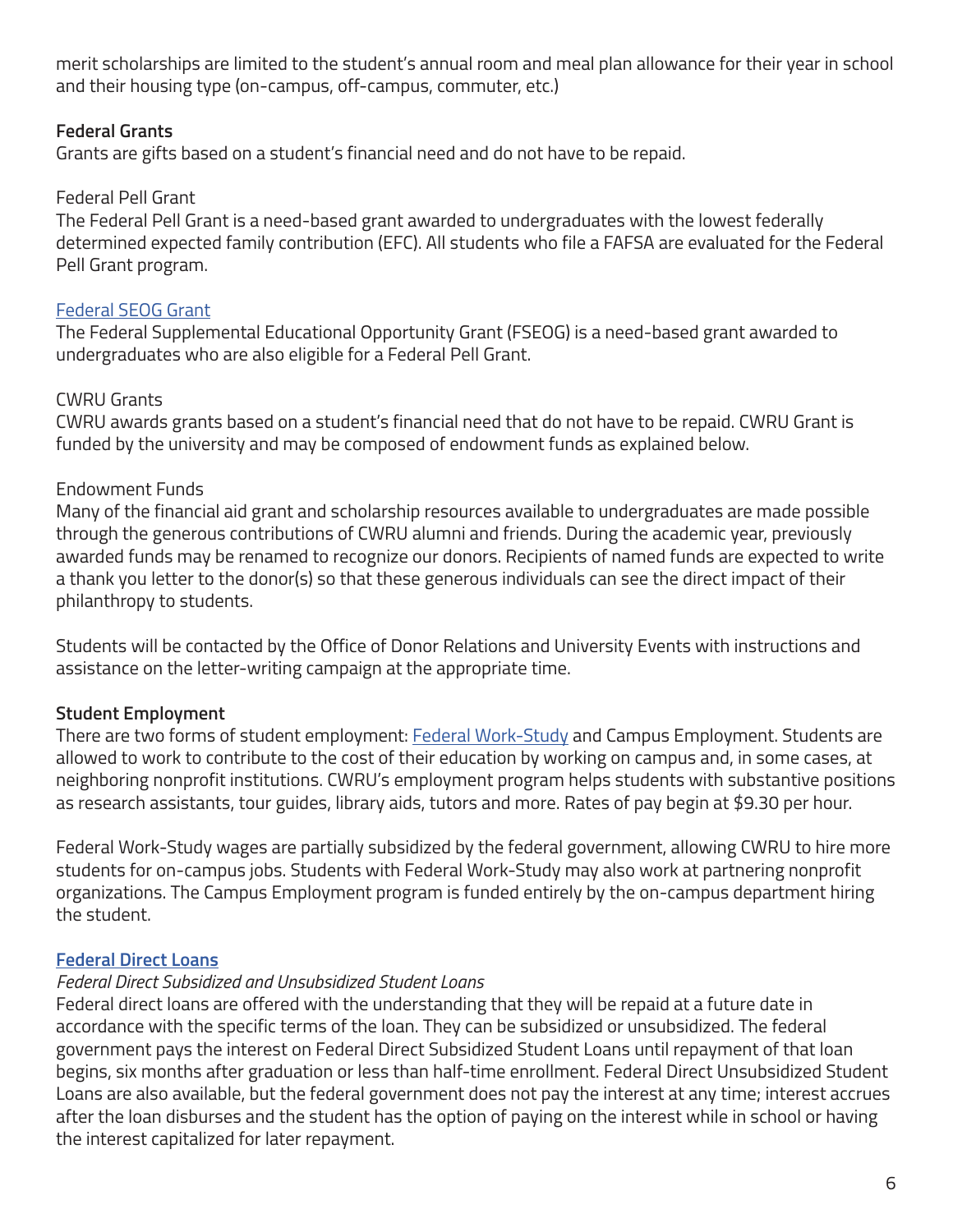# *Federal Direct Parent Loan for Undergraduate Students (PLUS)*

Parents of dependent undergraduates may apply for the Federal Direct Parent Loan for Undergraduate Students (PLUS Loan) if they wish to finance any portion of the family's contribution. The PLUS Loan is an unsubsidized loan. The approval for the loan is credit-based. Those with adverse credit may obtain a credit-worthy endorser. The maximum annual PLUS Loan is the Annual Cost of Attendance less any other financial aid offered or received.

# **Sample Repayment Chart**

The following chart may be used to estimate monthly repayment of Federal Direct and University loans borrowed during the 2021-2022 academic year.

| <b>Amount Borrowed</b> | Undergrad Federal Direct Loan   Federal Direct PLUS Loan |          | <b>University Loan</b> |
|------------------------|----------------------------------------------------------|----------|------------------------|
|                        | 3.73%                                                    | 6.28%    | 5.00%                  |
| \$1,000.00             | \$50.00                                                  | \$50.00  | \$25.00                |
| \$2,000.00             | \$50.00                                                  | \$50.00  | \$25.00                |
| \$3,000.00             | \$50.00                                                  | \$50.00  | \$31.82                |
| \$4,000.00             | \$50.00                                                  | \$50.00  | \$42.43                |
| \$5,000.00             | \$50.00                                                  | \$56.22  | \$53.03                |
| \$6,000.00             | \$59.98                                                  | \$67.46  | \$63.64                |
| \$7,000.00             | \$69.98                                                  | \$78.70  | \$74.25                |
| \$8,000.00             | \$79.97                                                  | \$89.95  | \$84.85                |
| \$9,000.00             | \$89.97                                                  | \$101.19 | \$95.46                |
| \$10,000.00            | \$99.97                                                  | \$112.43 | \$106.07               |
| \$11,000.00            | \$109.96                                                 | \$123.67 | \$116.67               |
| \$12,000.00            | \$119.96                                                 | \$134.92 | \$127.28               |
| \$13,000.00            | \$129.96                                                 | \$146.16 | \$137.89               |
| \$14,000.00            | \$139.95                                                 | \$157.40 | \$148.50               |
| \$15,000.00            | \$149.95                                                 | \$168.65 | \$159.10               |
| \$16,000.00            | \$159.95                                                 | \$179.89 | \$169.70               |
| \$17,000.00            | \$169.94                                                 | \$191.13 | \$180.31               |
| \$18,000.00            | \$179.94                                                 | \$202.38 | \$190.92               |
| \$19,000.00            | \$189.94                                                 | \$213.62 | \$201.52               |
| \$20,000.00            | \$199.93                                                 | \$224.86 | \$212.13               |
| \$21,000.00            | \$209.93                                                 | \$236.11 | \$222.74               |
| \$22,000.00            | \$219.93                                                 | \$247.35 | \$233.34               |
| \$23,000.00            | \$229.92                                                 | \$258.59 | \$243.95               |
| \$25,000.00            | \$249.92                                                 | \$281.08 | \$265.16               |
| \$30,000.00            | \$299.90                                                 | \$337.30 | \$318.20               |

# **Private Alternative Credit-Based Loans**

Private alternative loans are available for families that need additional loan options or an alternative to the Federal PLUS Loan. Many lenders offer such educational loans and a variety of options can be found using FASTChoice, an online private loan counseling and selection tool. The lenders listed are selected by an annual Request for Information (RFI) process that looks at areas such as customer service, financial stability and loan terms. Many programs are designed for specific types of borrowers, and they comprise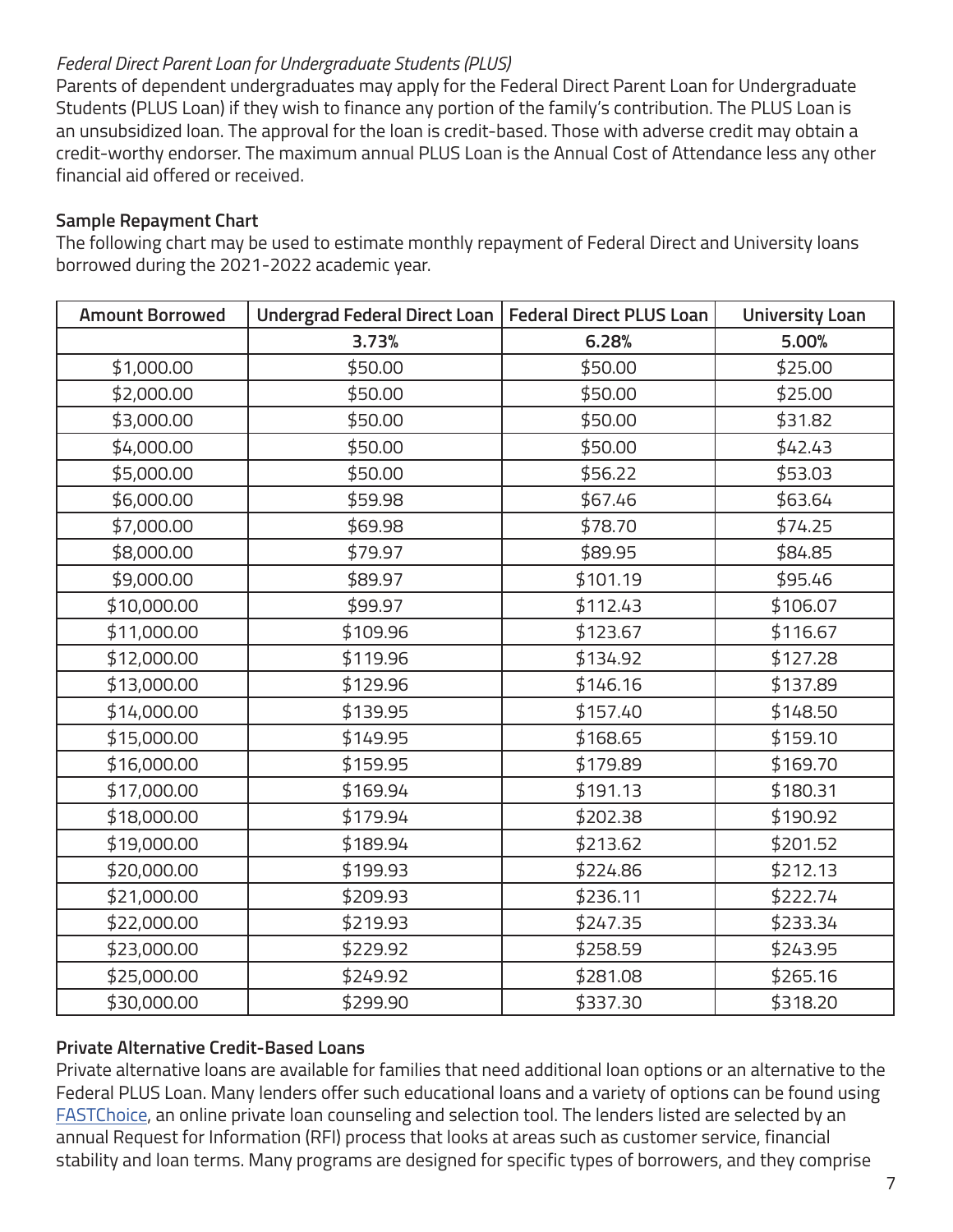various loan terms and underwriting guidelines. Private alternative credit-based loans are unsubsidized, and those with adverse credit are usually offered a loan if a co-signer is credit-worthy.

# **OTHER EDUCATIONAL RESOURCES**

# **Outside Scholarships**

The Office of University Financial Aid encourages students to seek scholarship support from all sources and is required to coordinate all funds to ensure students do not receive need-based aid greater than their documented financial need. Outside scholarships first reduce self-help aid (student loan and student employment) to the extent previously awarded. When you notify the Office of University Financial Aid of any outside funding, please indicate if you prefer to retain the maximum student loan and work available to you.

Outside scholarships may reduce need-based grant if need-based student loans and/or employment have been replaced by other resources. The combination of aid from all sources cannot exceed a student's cost of attendance for a particular academic year. Support or benefits specifically designated for tuition cannot be combined for any amount over the cost of tuition for a particular academic year.

# *Tuition Exchange*

Case Western Reserve University is a member of The Tuition Exchange, a consortium of more than 600 private and public not-for-profit colleges and universities, representing 47 states, the District of Columbia, and several other countries that provide tuition assistance to dependents of individuals who work at participating schools.

Case Western Reserve offered approximately 90 Tuition Exchange Scholarships in each of the past three years. Tuition Exchange Scholarships are available to first-year, transfer and continuing students and were awarded at the rate of \$40,000 annually for students entering fall 2022.

Tuition Exchange Scholarships cannot be used in combination with any other scholarship offered by Case Western Reserve University, and the awarding of a Tuition Exchange Scholarship supersedes any other scholarship offer.

Tuition Exchange Scholarships cover up to four years or eight semesters of undergraduate education. The semesters of eligibility are prorated for transfers and CWRU students awarded after their first year. Students must remain in good academic and disciplinary standing. Eligibility is verified each year, and students are reviewed for good academic and disciplinary standing each semester.

# *Tuition Benefits from Parent's Employer*

Several colleges and universities offer tuition benefits to the dependent children of their employees. CWRU is required to incorporate these benefits into financial aid eligibility to ensure students do not receive need-based aid greater than their documented financial need. Any tuition benefits received are added to the student's Financial Aid Offer according to the outside scholarship policy stated herein.

# *ROTC*

CWRU also partners with the University of Akron and Kent State University for Air Force ROTC cadets to sreceive their ROTC tuition scholarship for their degree program while taking military science courses at either school. CWRU also partners with the University of Akron and Kent State University for Air Force ROTC cadets to receive their ROTC tuition scholarship for their degree program while taking military science courses at either school.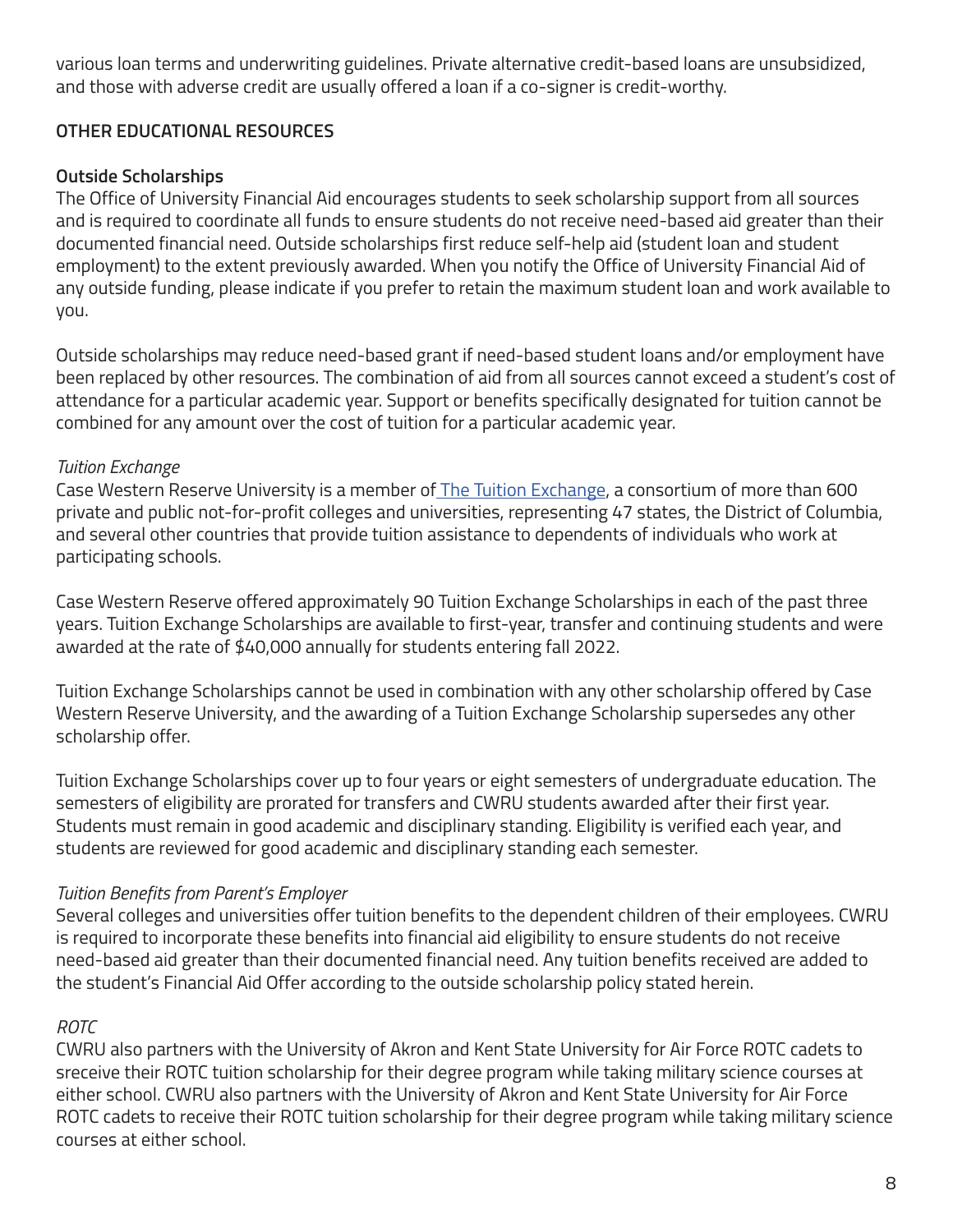ROTC Full Tuition Scholarship recipients will be awarded a Case Western Reserve scholarship that covers the standard room and meal plan rate if no University scholarship was previously offered. Partial ROTC scholarship winners may be eligible for additional scholarship and/or need-based financial aid.

There are several ROTC-sponsored scholarships ranging from partial to full tuition and fee coverage annually. Some awards cover all four years while others begin in the second undergraduate year. When notified of a student's eligibility for a ROTC scholarship, it is added to the Financial Aid Offer according to the outside scholarship policy stated herein. Funds are sent directly to the Student Financial Services Office, which applies the credit as a third-party payment.

If a student is receiving a university-sponsored scholarship from CWRU, this award will be available up to the annual housing and meal plan allowance calculated by the Office of University Financial Aid based upon the student's year in school. The CWRU-sponsored scholarship and ROTC award may not exceed the prevailing tuition, fees, and room and board allowance for a student's year in school and housing type (on-campus, off-campus, commuter, etc.)

ROTC Full Tuition Scholarship recipients will be awarded a Case Western Reserve scholarship that covers the standard room and meal plan rate if no University scholarship was previously offered. Partial ROTC scholarship winners may be eligible for additional scholarship and/or need-based financial aid.

# *Veterans Educational Benefits and Yellow Ribbon Program*

The Department of Veterans Affairs (VA) offers several benefits to service members, veterans and dependents to cover all or part of their educational expenses. Please visit the Office of the University Registrar for information on the services provided by CWRU. The Office of the University Registrar serves as the point of contact for veterans and their dependents. Veterans may use GI Bill™ benefits to cover all or part of their educational expenses. Our experts can help explain how to apply for your benefits, describe different financial programs and discuss which benefit may be the best fit for you. If you are interested in using your GI Bill™ benefits, please contact the CWRU School Certifying Official at vabenefits@case.edu or by phone at 216.368.4310.

CWRU is a partner in the U.S. Department of Veterans Affairs (VA) Yellow Ribbon program for qualifying veterans and their dependents. More information about our Yellow Ribbon program by CWRU academic program can be found on the Veterans Benefits Administration's webpage.

# *529 Plans*

The value of all family investments, including 529 plans, is reported on the FAFSA and CSS Profile and used in the determination of your family's contribution. Therefore, if your family uses a 529 plan distribution to pay your charges, you will only see it reflected as a payment on your student account.

# **VERIFICATION**

The Department of Education randomly selects a portion of FAFSA applicants for a process called verification. If selected, a student will be notified both after filing the FAFSA and by seeing verification documents required on the My Financial Aid portal. As part of the verification process, students and their parents are required to submit a Verification Form (available online) and W-2 forms as supporting documentation. If the student or parent did not use the FAFSA's IRS Data Retrieval Tool, they will also be required to submit either an IRS Tax Return Transcript or a signed copy of their federal income tax return (1040) for the applicable tax year.

No financial aid will be disbursed if verification requirements have not been met. In addition, if the verified information differs from what was reported on the initial FAFSA and/or CSS Profile applications, a student's aid may change after verification is completed.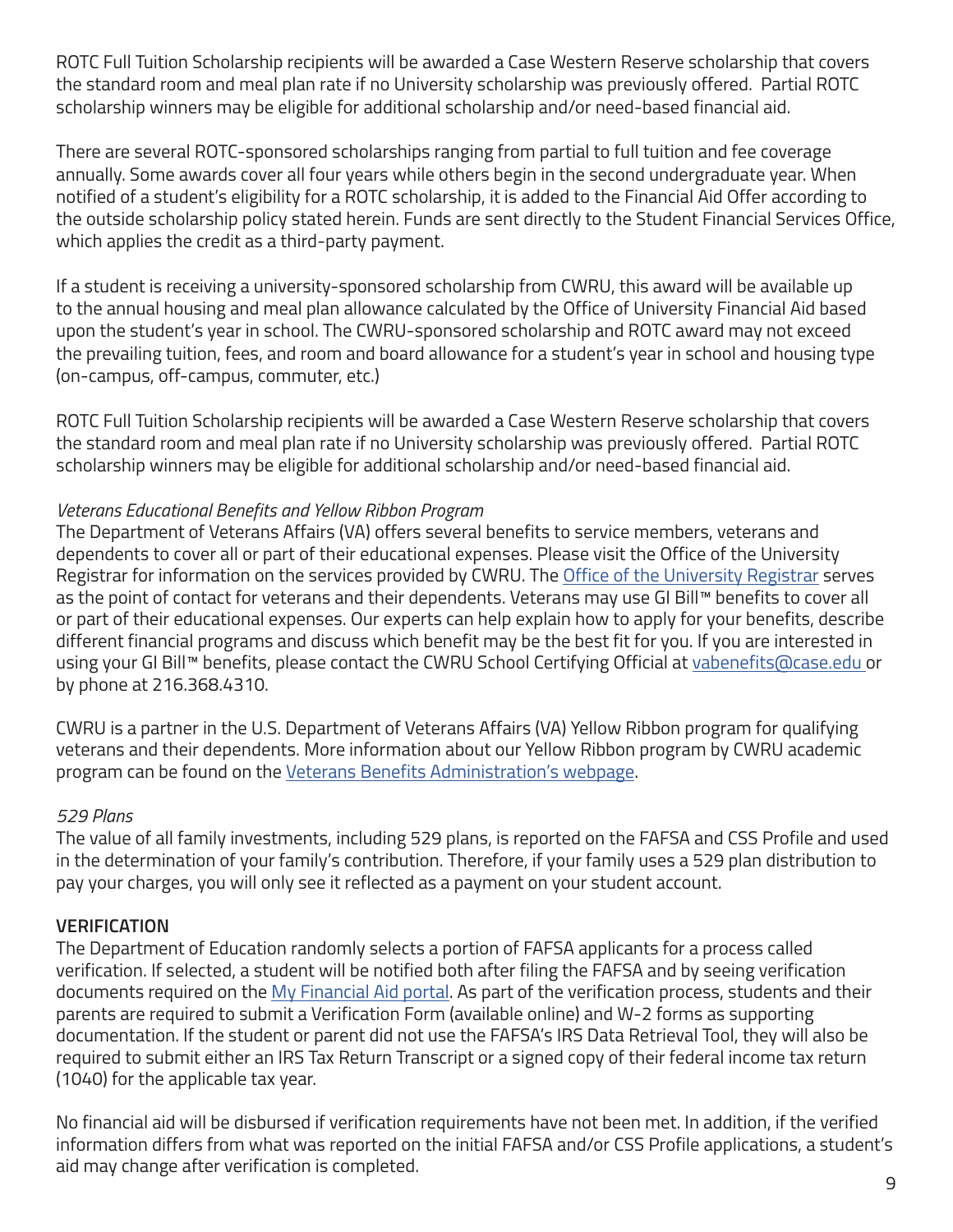# **HOW YOU WILL RECEIVE YOUR FINANCIAL AID**

The CWRU Office of Student Financial Services has an account for each student. This is where billing charges, financial aid and other credits appear. Scholarships, grants and loans are applied to the student's account at CWRU to pay direct charges (tuition, fees, housing and meal plan). Institutional scholarships, grants and loans are initially applied as pending/anticipated aid but are actually disbursed to pay charges on the first day of the fall and spring semesters for students who have met all eligibility requirements and have completed all required loan documents. (Fall disbursement for first-year undergraduates typically takes place 10 days before the start of the semester to provide families with time to pay the remaining financial obligation during New Student Orientation/Discover Week.) Disbursement is run on a weekly basis throughout the term. Once disbursement occurs, no pending/anticipated aid will be shown either in the system or on a billing statement. Financial aid for the summer term is disbursed in early July in accordance with the university's fiscal year.

If financial aid disbursements exceed billed charges, the excess funds are refunded to the student or, in the case of undergraduate parent loans, the parent borrower.

Outside scholarships are disbursed when funds are received from the sponsor/donor. Earnings from student employment are paid directly to the student throughout the academic year, based upon rate of pay and the number of hours worked in a given pay period.

# **RENEWAL OF FINANCIAL AID**

Provided they meet all eligibility requirements, CWRU students are eligible to receive up to eight semesters of CWRU merit-based scholarship and 10 semesters of CWRU need-based grant; please refer to your offer of admission for exact eligibility. Students must re-apply for need-based (non-scholarship) financial aid annually by published deadlines to receive funding.

Students re-apply for financial aid each year by submitting:

- Free Application for Federal Student Aid (FAFSA) at studentaid.gov
- CSS Profile Application at cssprofile.org
- CWRU Financial Aid Form via My Financial Aid Portal
- Verification documents, if selected for verification

Overall financial aid eligibility will remain as consistent as your family's financial situation. Fluctuations in family income, assets, number in the household, and number of those household members in a degree-seeking college program will change financial aid eligibility year to year.

# **Satisfactory Academic Progress**

Federal regulations require that students at Case Western Reserve University maintain Satisfactory Academic Progress to retain eligibility for federal aid consideration. CWRU reviews the academic progress of all students who apply for and/or receive financial assistance at the end of each term of enrollment, including summer session. Satisfactory academic progress comprises three components. A student must:

- 1. Complete the degree within a specified period (Maximum Time Frame)
- 2. Earn a minimum number of credit hours each term of attempted enrollment (Completion Rate-Quantitative Requirement)
- 3. Achieve a grade point average that is consistent with graduation requirements (GPA—Qualitative Requirement)

These standards apply to all financial aid applicants, whether a previous aid recipient or not.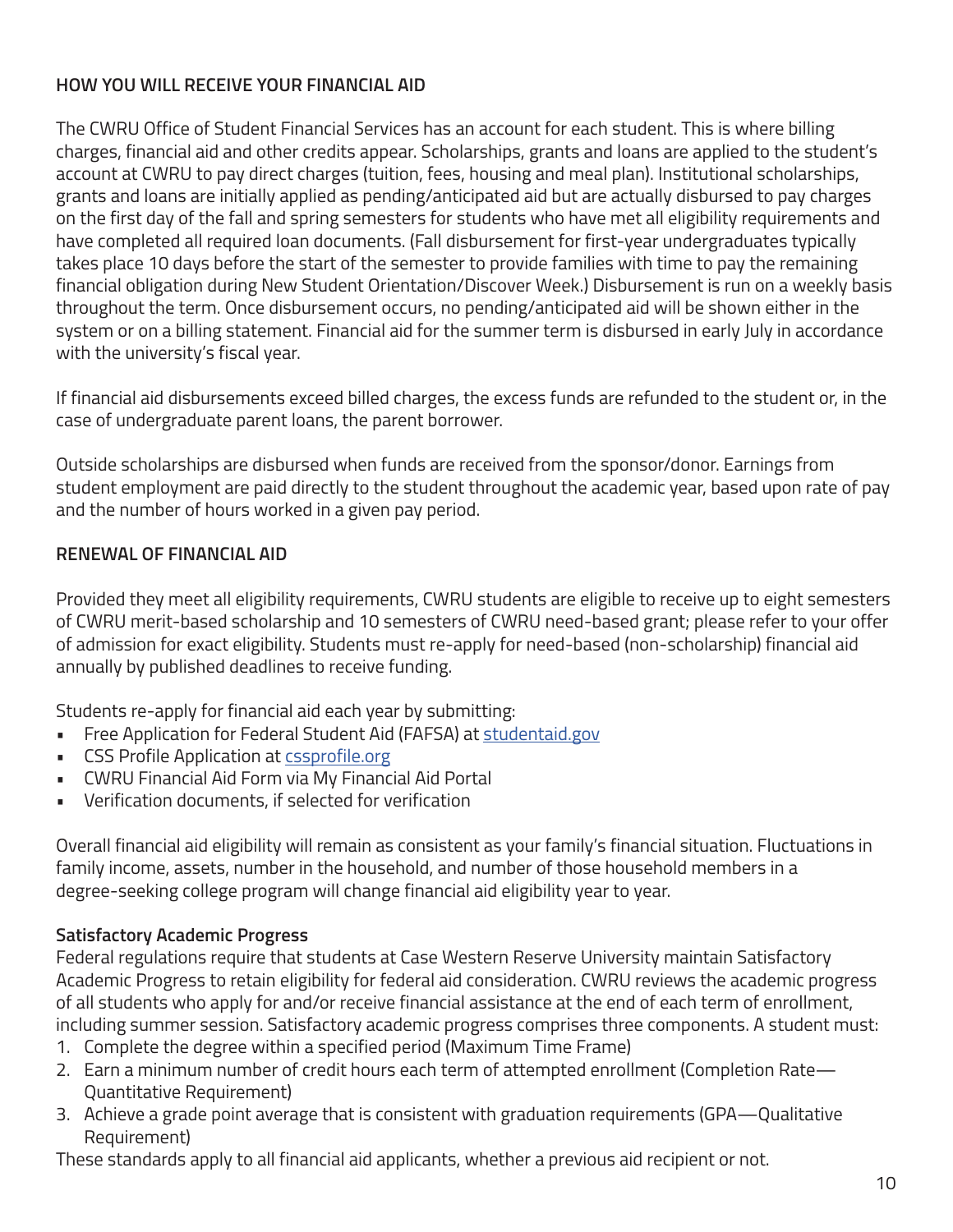This policy on Satisfactory Academic Progress relates to undergraduate students who apply for and/or receive federal financial aid. The retention requirements for university scholarships are different and are available in the CWRU General Bulletin.

# **Evaluation Criteria**

- Courses with grades of "F" (failure), "I" (incomplete), "NP" (no pass), "W" (withdrawal) and "WD" (withdrawal from all classes) are counted as courses attempted but not earned and count toward the maximum time frame.
- Transfer credit hours (accepted for the student's academic program or degree) are counted as credit hours attempted when measuring the maximum time frame to complete the degree but do not impact the cumulative grade point average.
- Any term in which a student has enrolled and earned zero credit hours will be included in the evaluation of hours attempted and hours earned for completion rate.
- All instances of repeated coursework will be factored into the calculation of the completion rate.
- Courses graded on a Pass/No Pass basis will be included in the calculation of completion rate and grade point average.
- Financial assistance is not offered for audited courses, and those hours will not be considered in the Satisfactory Academic Progress review.
- All standards are reset when the student switches academic levels, such as seeking a graduate or professional degree upon completion of the bachelor's degree.

The Office of University Financial Aid will not automatically adjust a student's Satisfactory Academic Progress status when grades are changed, but the office will review them upon request from the student. The grades must be available in the Student Information System (SIS) before the review will be conducted. The student is responsible for notifying the Office of University Financial Aid of any grade change (for example, a prior incomplete that has been assigned a traditional letter grade) and requesting a review of the Satisfactory Academic Progress evaluation. This review is not an appeal and may not result in eligibility for additional student assistance.

# **Maximum Time Frame**

A student must complete the degree program within 150 percent of the published length of the program. This means the student's attempted hours at Case Western Reserve University and accepted transfer credit hours cannot exceed 150 percent of the credit hours required for completion of the degree sought at CWRU.

The maximum time frame is measured in semesters, and a student can earn a degree in eight semesters. Therefore, the maximum time frame for full-time students cannot exceed 12 semesters. There are no appeals to the maximum time frame requirement, and it is not extended for dual-degree or combined degree candidates but is based on the program length associated with the student's primary academic program.

Credits counted in the maximum time frame include all attempted credits, including those taken during terms when the student is not receiving financial assistance. Attempted credits include earned credits, all attempts of repeated courses, all withdrawals, all failures, all incompletes and all accepted transfer credits, including consortium agreement, study abroad and cross-registration courses counted toward the degree. Student's working on the second bachelor's degree are only eligible for federal loans to the extent eligible.

# **Completion Rate**

Satisfactory academic progress requires a full-time undergraduate student to successfully complete the minimum credit hours listed below.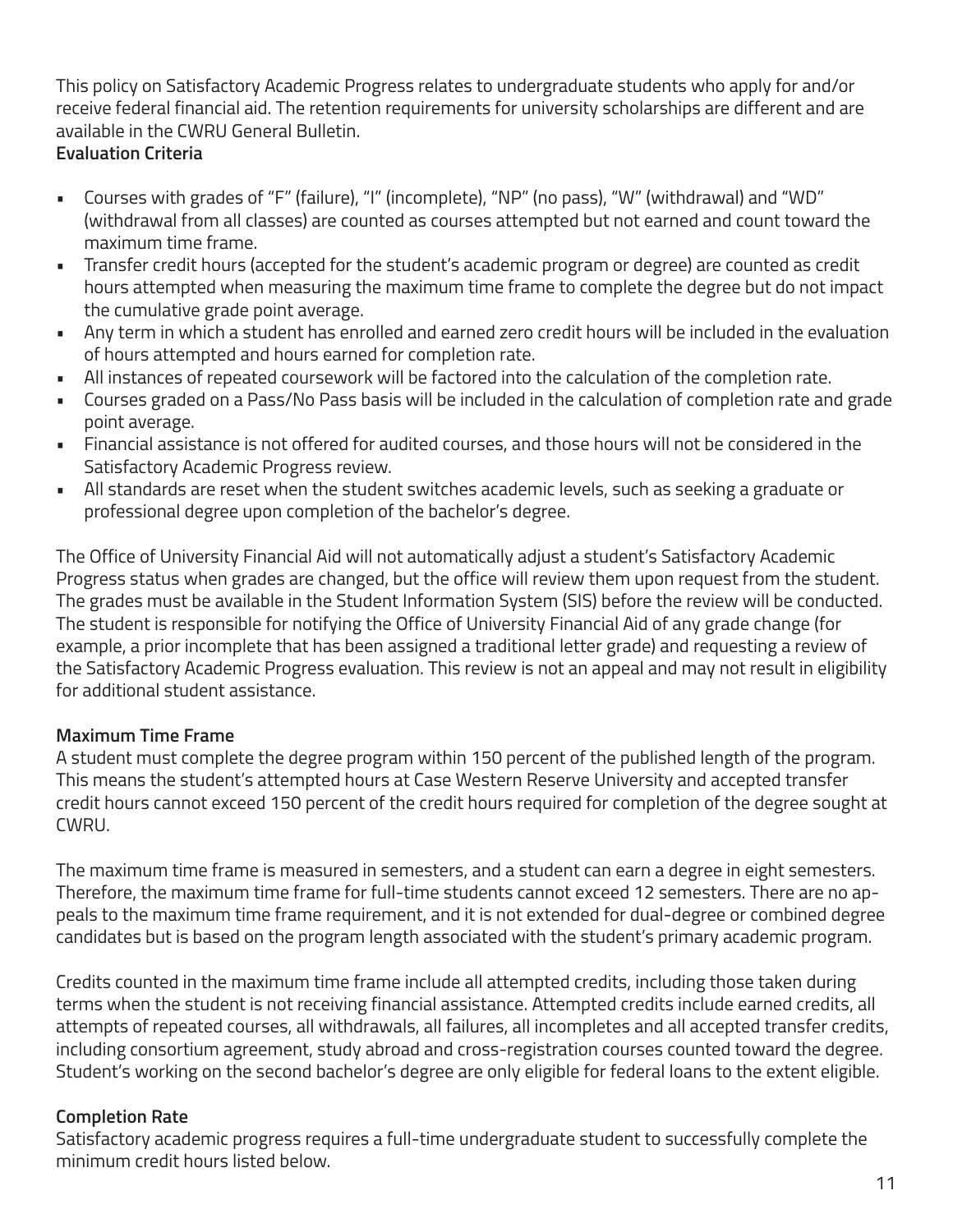Students enrolled on a less-than-full-time basis during a regular semester or any enrollment during a summer session must successfully complete at least 67 percent of the credit hours attempted with a term grade point average of 2.00 or higher to demonstrate steady progress toward degree completion. Accepted transfer hours are calculated as hours successfully attempted and completed.

| <b>Semesters at CWRU</b> | <b>Semester Hours</b> | <b>Cumulative GPA</b> |
|--------------------------|-----------------------|-----------------------|
|                          | 21                    | 2.00                  |
| 3                        | 33                    | 2.00                  |
| 4                        | 45                    | 2.00                  |
| 5                        | 57                    | 2.00                  |
| 6                        | 69                    | 2.00                  |
|                          | 81                    | 2.00                  |
| 8                        | 93                    | 2.00                  |
| 9                        | 105                   | 2.00                  |
| 10                       | 117                   | 2.00                  |
| 11                       | 129<br>2.00           |                       |
| 12                       | 141                   | 2.00                  |

# **Grade Point Average**

Students academically separated from the university are automatically not meeting the university's Satisfactory Academic Progress standards. Otherwise, a student's grade point average must be at least 2.00 after each term of attempted enrollment consistent with the Academic Standing Regulations of the Office of Undergraduate Studies. Transfer credits are not included in the calculation of the grade point average.

# **Failure to Meet Satisfactory Academic Progress**

Students who fail to meet one or more requirements for Satisfactory Academic Progress will be notified by email of their status by the Office of University Financial Aid and will be placed on Financial Aid Warning for the next semester of enrollment. During the semester of Financial Aid Warning, a student will receive all federal and institutional funding for which he/she has applied and is otherwise eligible. Consecutive semesters of Financial Aid Warning are not permitted. Students who withdraw completely during a term will be placed on Financial Aid Warning for the next period of enrollment if previously meeting Satisfactory Academic Progress standards. If the student was on Financial Aid Warning or Financial Aid Probation, the student will be placed on Financial Aid Suspension. The student may submit an appeal following the instructions below if there are mitigating circumstances.

Students who do not successfully complete the required number of credit hours based upon semesters of attempted enrollment and/or do not attain the required grade point average by the end of the term of Financial Aid Warning will be placed on Financial Aid Suspension and terminated from receiving financial assistance from the federal sources previously listed. Institutional aid will be offered in the same amount(s) offered as during the semester of Financial Aid Warning for the semester of Financial Aid Suspension if within the same academic year. If the next term will be within a new academic year, the amount of institutional aid will be calculated on the application information for that academic year. Additional institutional funds to replace lost federal assistance will not be available.

If it becomes mathematically impossible for the student to complete graduation requirements within the 12-semester funding limit, the Office of University Financial Aid reserves the right to terminate the student's financial aid eligibility.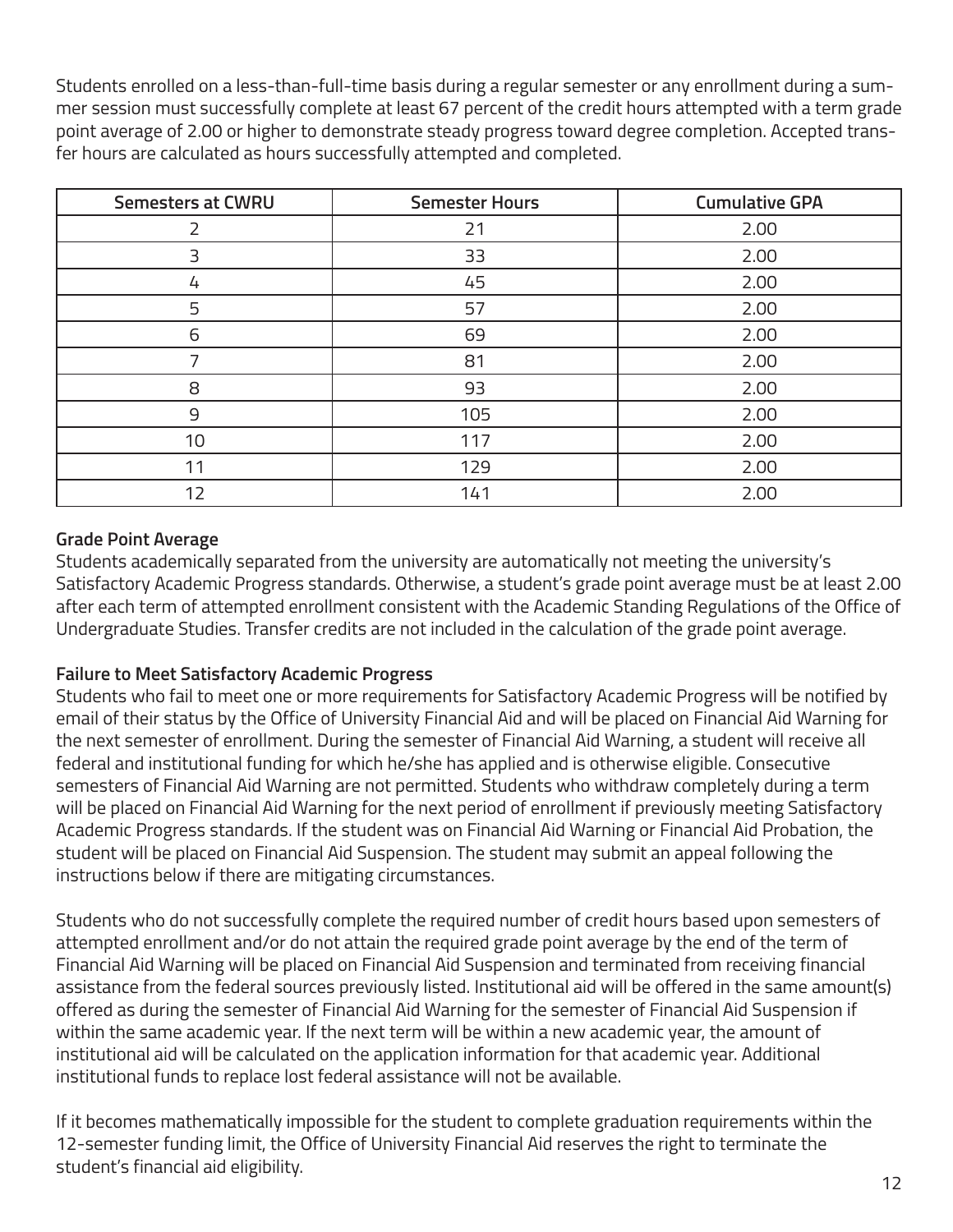# **Appeal Process**

A student may appeal a suspension of aid to the Satisfactory Academic Progress Committee of the Office of University Financial Aid and request a semester of Financial Aid Probation. An appeal must be in writing and be based upon extraordinary circumstances, such as personal injury or illness, death of a relative or other reason that caused undue hardship and impacted the student's academic performance to a significant degree. The student must show an understanding of the specific Satisfactory Academic Progress components that were not met and must indicate what changes have occurred that will enable the student to be academically successful in the next term. A student may submit a letter of support from an academic advisor. Note that submission of an appeal does not guarantee reinstatement of eligibility for financial assistance. An appeal may be denied. The committee will send a response to the appeal by email within 10 days of receipt.

If the appeal is denied, the decision is final for that semester. The student may re-establish eligibility for financial assistance for a subsequent semester by successfully completing coursework at CWRU that restores compliance with the quantitative and qualitative standards of the University's Satisfactory Academic Progress policy. Coursework taken at other institutions may not be used to meet Satisfactory Academic Progress standards following a failure to meet the requirements.

If the appeal is approved, the student will be placed on Financial Aid Probation for the semester. The student will receive all federal and institutional funding for which they have applied and are otherwise eligible. By the end of that semester, the student must have successfully completed the required number of credit hours and attained the required cumulative grade point average to meet the Satisfactory Academic Progress standards based upon total terms of attempted enrollment at CWRU. Students who do not meet all standards will be placed on Financial Aid Suspension.

A student may not submit an appeal for consecutive terms; however, a student may submit an appeal with documentation of new circumstances that prevented the student from making satisfactory academic progress. A student will be permitted a maximum of two appeals throughout enrollment at Case Western Reserve University.

# **Creating an Academic Plan**

Students with a significant credit hour deficit, very low grade point average, or returning from Academic Separation can submit a written request for a multi-semester Academic Plan. The request must provide details on the issues that caused their academic problems previously and what steps they have taken to ensure academic success going forward. To request an academic plan, this request must be submitted to the Office of University Financial Aid. If approved, the student must meet with a Financial Aid counselor for a written plan. The student must then meet with an academic adviser in the Office of Student Advancement to develop an academic plan that will permit the student to retain financial assistance for more than one semester. An academic plan provides a specific listing of the credit hours the student will take in subsequent semesters in order to:

- 1. Fulfill all degree requirements within the 150 percent time frame
- 2. Successfully complete all courses attempted
- 3. Become compliant with all Satisfactory Academic Progress standards

Students who meet the requirements of the academic plan during the Satisfactory Academic Progress review conducted at the conclusion of each term will retain eligibility for federal financial assistance for the next term of enrollment. An academic plan may extend for a maximum of four semesters.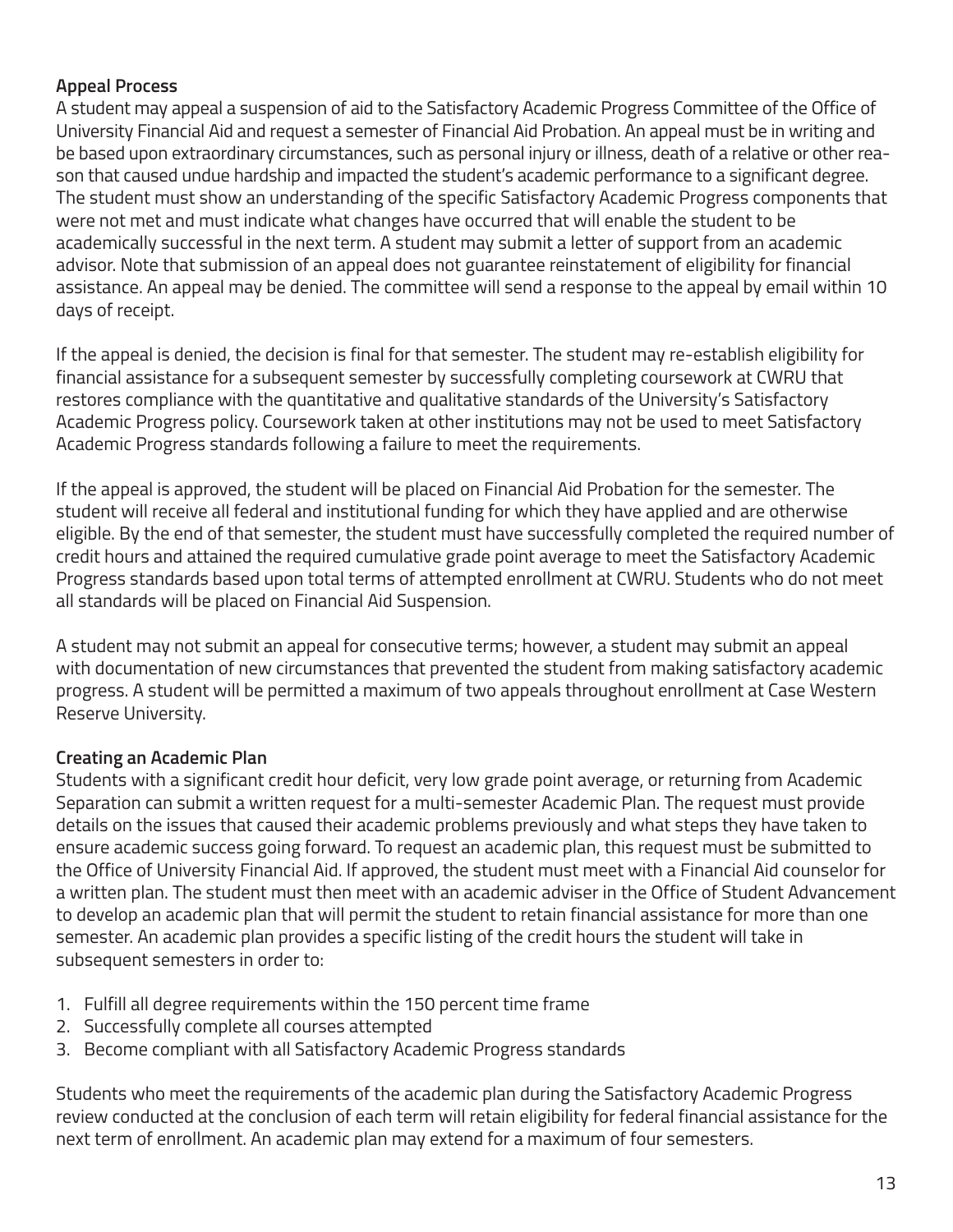# **WITHDRAWAL AND REFUND SCHEDULE**

The university's withdrawal policy states that if a student completely withdraws from all courses during a semester, the student will be charged a portion of the semester's tuition for each period in which the student was enrolled. The student will be charged tuition during a regular semester according to the following schedule based upon the date of withdrawal.

| Withdrawal in: | <b>Percent of Tuition Refunded:</b> | <b>Percent of Fees Refunded:</b> |
|----------------|-------------------------------------|----------------------------------|
| Week 1 & 2     | 100%                                | 100%                             |
| Week 3         | 75%                                 |                                  |
| Week 4         | 50%                                 |                                  |
| Week 5         | 25%                                 |                                  |
| After Week 5   |                                     |                                  |

# **WITHDRAWAL AND FINANCIAL AID**

Unlike the tuition refund schedule, financial aid is revised proportional to the actual period of the student's attendance. The university requires that payment of calculated charges must first come from the student's original financial obligation—i.e., the amount for which the student was obligated for the full semester, less financial aid awarded and received. Beyond the original financial obligation, financial aid is allocated through a formula determined in accordance with federal and state regulations. Students receiving financial aid should be aware that if they withdraw before 10 weeks have elapsed, they may effectively pay more than if they had attended for the full semester and received their full allocation of financial aid.

Necessary refunds to student financial aid programs will be made prior to the release of any funds to the student. If a refund amount remains after all necessary funds have been returned to the Title IV U.S. Department of Education programs, state programs, Title VII U.S. Department of Health and Human Services programs and institutional funds, the balance will be returned to the student. Federal aid funds shall be returned to the federal government during periods of enrollment at Case Western Reserve University for students who withdraw before the end of the tenth week of classes. Federal aid for tuition, room and board charges, and fees will be returned to the government for each remaining day in a semester until the 60 percent point in a semester.

# **ENROLLMENT POLICIES**

Students must be full-time to receive institutional scholarship or grant and half-time for federal student loans and Federal Work-Study. Federal Pell Grant and state grants may be available on a pro-rated basis for less than full-time enrollment. Undergraduate enrollment is defined as the credit hours per term below:

| <b>Fall Semester</b> |           | <b>Spring Semester</b> |           |           | Summer    |
|----------------------|-----------|------------------------|-----------|-----------|-----------|
| <b>Full-Time</b>     | Half-Time | Full-Time              | Half-Time | Full-Time | Half-Time |
|                      |           |                        |           |           |           |

# **Undergraduate Enrollment Status**

# **Summer Enrollment**

Federal Pell Grants, Federal Direct Loans, and employment opportunities are available for CWRU students who attend summer session on campus. Interested students must register for at least six credit hours at CWRU during the summer to be eligible for loan assistance. Summer aid is computed as a part of the total award for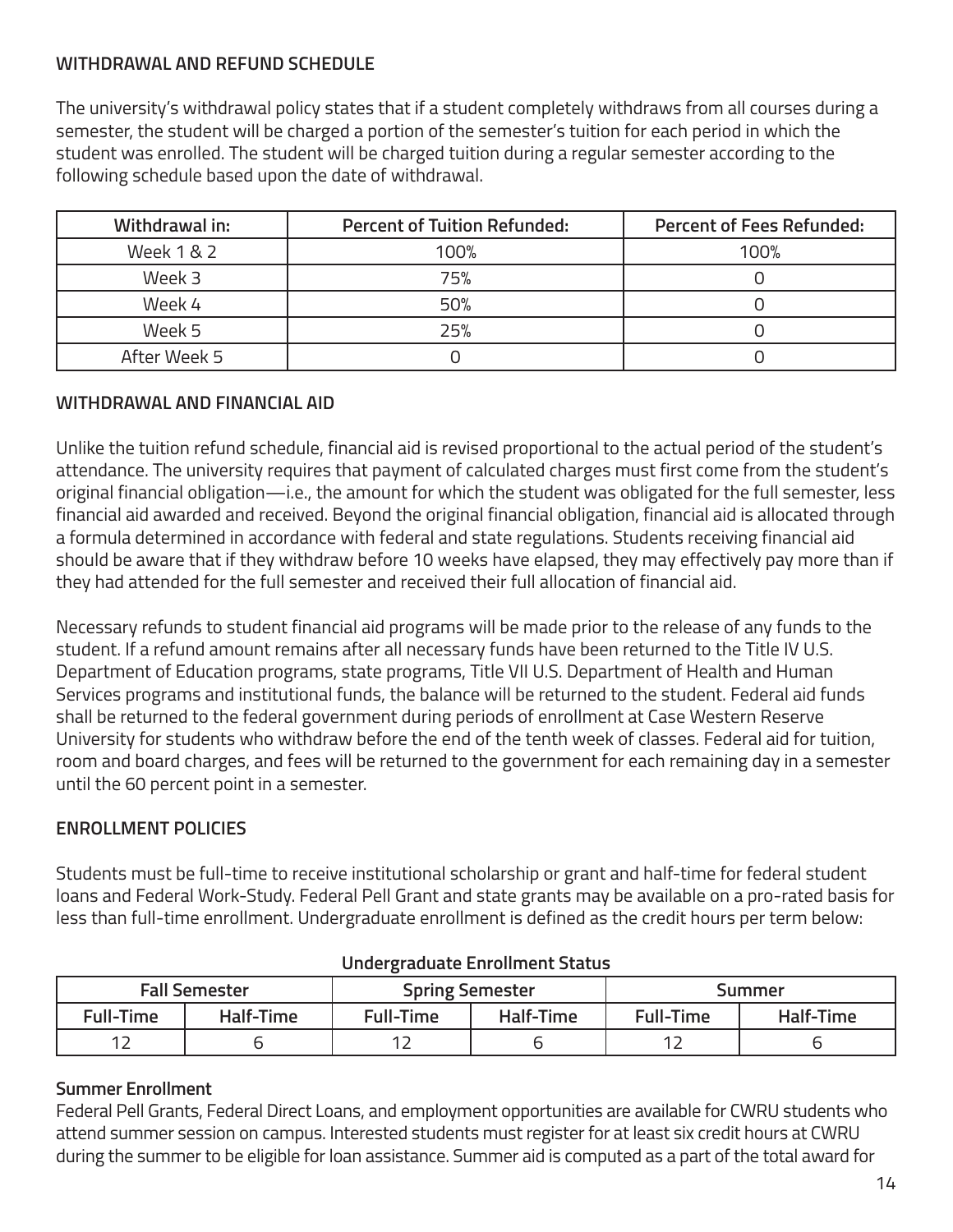the next academic year, but a designated portion may be available to assist in payment of the summer bill.

# **Cooperative Education and Practicum**

Students who participate in the Cooperative Education Program (co-op) or the Practicum Program at CWRU take a voluntary semester or two to gain hands-on and paid experience relevant to their course of study. When participating, students are still considered enrolled full-time at CWRU and must complete the proper registration (including a fee) before participating.

Because students receive no course credit, students are not eligible for financial aid while participating in co-op or practicum. If a student receives a merit scholarship, they maintain that semester's worth of eligibility for a future semester; scholarship eligibility must not exceed 8 semesters of undergraduate coursework. Loans will remain in an in-school status, and students do not utilize their grace period.

Earnings from the co-op program or practicum should be correctly reported on the future year's FAFSA and CSS Profile to avoid being penalized for those earnings.

# **Study Abroad**

Students who are recipients of need-based or merit-based aid and who plan to use this assistance to study abroad should provide official cost information for the chosen program of study to the Office of University Financial Aid. A Study Abroad Cost Sheet must be accompanied by some official documentation of the charges listed.

Students who are applying for need-based funds must submit the regular applications for financial aid along with the cost information. University grants and scholarships, federal and private loans, and federal and state grants are credited to your CWRU tuition account at the beginning of our regular semesters: late-August and mid-January. You must notify the Office of University Financial Aid if this schedule will not meet the requirements of your program.

Outside assistance is credited to the student's account upon receipt of the funds from the external source. Any excess funds are mailed to the student at his or her permanent home address or directly deposited.

Student loan proceeds are generally disbursed at the same time, provided that the promissory note(s) have been signed and returned. Student employment is not available for study abroad.

# **Second Undergraduate Degree**

Students pursuing a second bachelor's degree are not eligible for the Federal Pell Grant, the Federal Supplemental Educational Opportunity Grant (SEOG) or state grants. They may receive Federal Work-Study funding and Federal Direct Loans at the undergraduate level if the student has not reached the undergraduate cumulative limit of \$31,000 (of which no more than \$23,000 can be Subsidized).

Students with a bachelor's degree who are completing work for a second major for which a second bachelor's degree is not awarded are eligible for alternative, private loans only as they are non-degree students during this period.

# **Integrated Graduate Studies Program (IGS): BA/MS or BA/MA**

Students who are admitted into the Integrated Graduate Studies Program (IGS) may be admitted to graduate study while an undergraduate and pursue the simultaneous completion of requirements for both the master's and bachelor's degrees. Upon admission to the program, IGS students register as students in the School of Graduate Studies and are charged tuition and fees at the graduate level.

CWRU will treat students enrolled in the IGS program as undergraduates for the purpose of awarding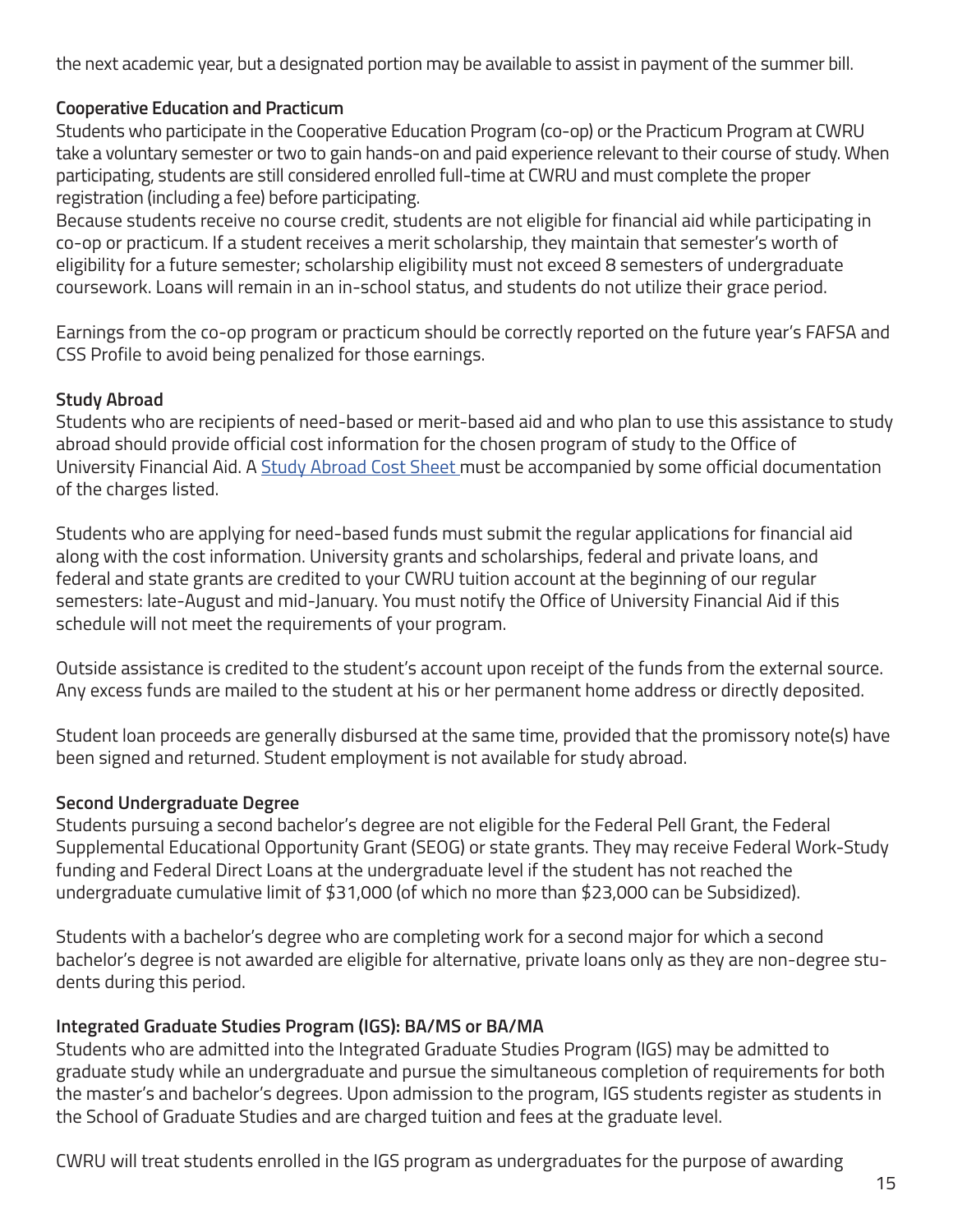institutional funds so that they may receive institutional grant and scholarships provided they are enrolled in at least 12 credit hours (as opposed to the nine credit hours required for full-time status in the School of Graduate Studies) and have not exhausted their 8 semesters of scholarship or 10 semesters of CWRU Grant eligibility. In order to calculate institutional aid eligibility, the CSS Profile must have parental data included.

For federal aid, however, IGS students' loan eligibility will be based upon the graduate annual limits, provided the student has completed at least 90 cumulative credit hours. Students in the IGS program are not eligible for the Federal Pell Grant, the Federal Supplemental Educational Opportunity Grant (FSEOG), state grant or subsidized Federal Direct Loan. CWRU will not replace the Federal Pell Grant or Federal Supplemental Educational Opportunity Grant (FSEOG) if the student had otherwise been eligible to receive either.

# **BS/MS**

The Integrated BS/MS (Bachelor of Science and Master of Science) Program is intended as an honors graduate program for highly motivated and qualified BS students who wish to pursue an advanced degree. Students admitted to the program may, in their senior year, take up to nine credit hours of graduate courses that will count toward both BS and MS requirements.

CWRU will treat students enrolled in the BS/MS program as undergraduates during their fourth year. If a fifth year is required, and a bachelor's degree has not been granted, students may be eligible for CWRU Grant and regular federal student aid as an undergraduate. If the bachelor's degree has been granted, loan eligibility will be based upon the graduate annual limits, and the FAFSA must be corrected to reflect firstyear graduate status; in this case, students in their fifth year/first year of graduate level enrollment are not eligible for the Federal Pell Grant, the Supplemental Educational Opportunity Grant (SEOG), state grant or subsidized Federal Direct Loan.

# **Master in Engineering Management (MEM)**

Undergraduate junior engineering students looking to matriculate into the MEM program may be granted early entry into the program. These students have the option to begin the program during the summer before their senior year and then resume their undergraduate curriculum in the fall of their senior year. These students can receive federal student loans during the summer before their senior year at the graduate level since they will have a non-standard Graduate Studies tuition rate assessed. However, during their senior year, they are subject to the undergraduate limits. Once the students graduate with their undergraduate degree, they can then resume their MEM studies the following fall semester and be considered a graduate student for financial aid purposes. Early entry students will have to update their FAFSA to reflect that they are seeking a graduate degree during their first summer and then an undergraduate degree during the fall and spring of their senior year.

# **Integrated BS in Accounting/Master of Accountancy (MAcc) and MSM-Finance**

In the integrated MAcc or MSM-Finance programs, students can complete their bachelor's degree and their master's degree in as little as four years. If after completion of the BS, an additional semester is needed to complete the master's degree, or if a student chooses to complete the majority of the master's degree in a fifth year, the student will enroll solely as a graduate student in Weatherhead School of Management. Students will complete the FAFSA and CSS Profile as dependent undergraduates for the fourth year of study and will receive undergraduate scholarship, grant and federal loans. If a student enrolls as a graduate student in Weatherhead School of Management and is charged the graduate rate of tuition and fees, no federal or state grants are available, and federal loan eligibility and limits will be at the graduate level.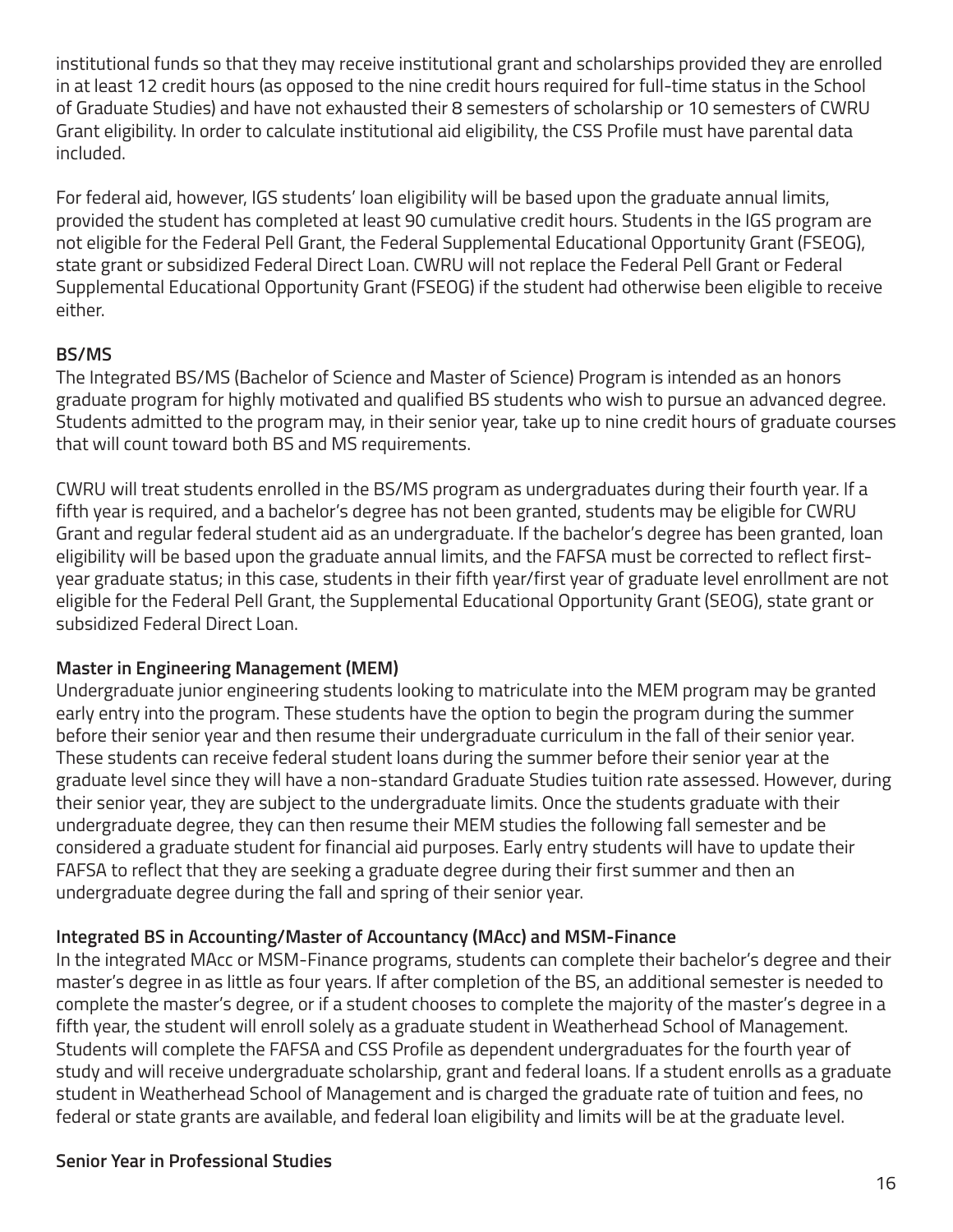Students who are admitted to a CWRU professional school at the end of their junior year are eligible for the Senior Year in Professional Studies privilege. A student granted the senior year in professional studies privilege is permitted to substitute the work of the first year in a professional school for that required during the last year as an undergraduate. Upon admission to the program, students register in the professional school to which they have been admitted and are subject to the policies, rules and regulations of the professional school. A bachelor's degree is conferred at the end of a student's first year in the professional program at the School of Dental Medicine, the School of Law, the Frances Payne Bolton School of Nursing, or the Jack, Joseph and Morton Mandel School of Applied Social Sciences.

CWRU will treat students enrolled in the Senior Year in Professional Studies as undergraduates for the purpose of awarding institutional funds provided they have not exhausted their 8 semesters of CWRU Scholarship or 10 semesters of CWRU Grant eligibility. In order to calculate institutional aid eligibility, the CSS Profile must have parental data included.

For federal aid, loan eligibility will be based upon the graduate annual limits as they will be charged the professional school's prevailing tuition and fee charges. Students in the Senior Year in Professional Studies are not eligible for the Federal Pell Grant, the Federal Supplemental Educational Opportunity Grant (FSEOG), state grants or subsidized Federal Direct Loan. CWRU will not replace the Federal Pell Grant or Federal Supplemental Educational Opportunity Grant (FSEOG) if the student had otherwise been eligible to receive either.

# **Pre-Professional Scholars Program (PPSP)**

The Pre-Professional Scholars Program (PPSP) provides a conditional admission to the schools of Medicine or Dental Medicine at CWRU. As these programs are not accelerated, students are expected to complete their regular undergraduate education prior to entering the professional school. Upon registering for the professional school, they will be considered graduate students for purposes of financial aid.

# **Senior Year in Absentia**

Students approved for the Senior Year in Absentia privilege will be enrolled in another institution during what would be their senior year. Because of this, students in this program are not eligible for financial aid from CWRU for coursework completed at the other institution and must seek funding from that school.

# **Transient Enrollment**

Undergraduate students are permitted, on occasion, to enroll for summer coursework at another institution. It is possible to receive financial aid for such study as long as certain requirements are met. The course(s) taken at the other institution must be transferable to Case Western Reserve University, and the student must obtain approval in advance of the transient study from the Office of Undergraduate Studies. If approved in advance, the credits earned during this enrollment will be accepted as transfer credits.

A consortium agreement is required between CWRU and the school in which the student intends to enroll. A consortium agreement is a contract between two institutions that recognizes the registration of the student for financial aid purposes. It clarifies that only one of the schools will administer federal financial aid for the student. The purpose of the consortium agreement is to ensure disbursement of the correct amount of financial aid and appropriate monitoring of the student's enrollment at the visited school.

Financial aid will be awarded by CWRU and the funds are refunded to the student upon disbursement of the aid proceeds. The student is responsible for paying all program fees to the other institution from either financial aid and/or personal resources. Because CWRU will disburse aid according to the CWRU disbursement schedule, students with transient enrollment should make arrangements to pay the other institution by its payment deadline. If a student receives financial aid for enrollment at another college or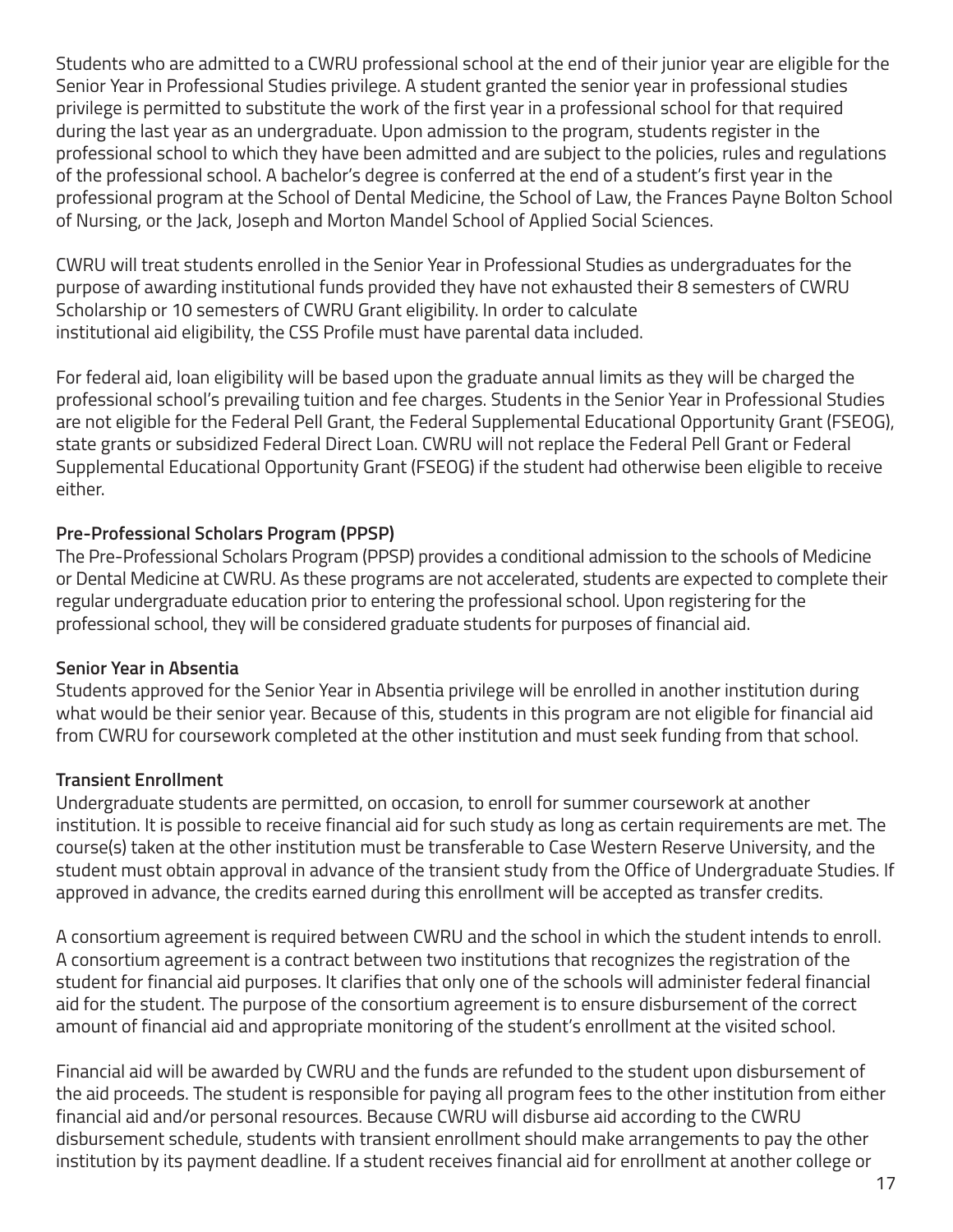university, Case Western Reserve University must receive an official transcript of these courses; if an official transcript is not provided to the Office of Undergraduate Studies, future disbursements of financial aid funds may be delayed or canceled.

If a student desires financial assistance to cover these costs, they must provide a signed Permission for Transient Study form from the Office of Undergraduate Studies, the documented cost of the tuition for the course(s), and the name and address of the Financial Aid Office of the school to be attended. This approval will include the class(es) to be taken at the host institution and will verify that the class(es) will transfer to CWRU and count toward the student's degree. The Office of University Financial Aid will determine eligibility for a federal student loan by adding the visited school's cost to the regular CWRU Cost of Attendance or in place of the Cost of Attendance for semester-long study. The Office of University Financial Aid will prepare a Consortium Agreement for approval and signature by an academic administrator at CWRU and an authorized administrator at the visited school and send it to the Financial Aid Office of the school offering the program. Typically, a consortium agreement takes three or more weeks to be processed. Financial aid will not be disbursed until the signed agreement has been received by the Office of University Financial Aid. The agreement will cover only the approved classes for the specific term requested at the visited institution.

The Office of University Financial Aid reserves the right to refuse to prepare a consortium agreement if the student has past-due charges on the university bill or other restrictions on registration. All restrictions and past-due balances must be cleared before financial aid can be disbursed. The student may borrow up to one-third of the annual Direct Loans for summer study or the appropriate prorated academic year amount for semester-long study.

A student must enroll for sufficient credit hours to qualify for financial aid—at least six hours for undergraduate students during a regular semester or six credit hours during a summer session.

# **May-mester**

Students can take classes, often with a foreign travel component, during May after the spring semester ends. This is part of the prior academic year, and if it is a study abroad, a student's Cost of Attendance will be increased to include the cost of the program. Students may borrow Federal Direct loans or private, alternative loans to cover these costs.

# **GENERAL TERMS AND CONDITIONS**

- 1. Financial aid is determined in accordance with principles and regulations established by CWRU, outside donors, the federal government and state governments. University policies and procedures generally do not change during a year but federal, state and outside donor regulations may change or become effective during the course of a year. Therefore, an award is subject to and contingent upon regulations and appropriations of the federal and state governments as well as the wishes of outside donors.
- 2. Generally, CWRU institutional funds are reserved for students who are enrolled full-time in their degree program. Half-time undergraduate students may be eligible to receive the Federal Pell Grant, the Federal Supplemental Educational Opportunity Grant (FSEOG), Federal Work-Study and Federal Direct Loans, subject to availability of funds. The Federal Pell Grant and the Federal Supplemental Educational Opportunity Grant (FSEOG) are only available to students who do not already have a bachelor's degree.
- 3. The university may adjust a student's financial aid at any time in accordance with the following circumstances:
	- Additional resources become available to a student
	- A student is not enrolled full-time or registers for fewer hours than the number of hours upon which the student's award was based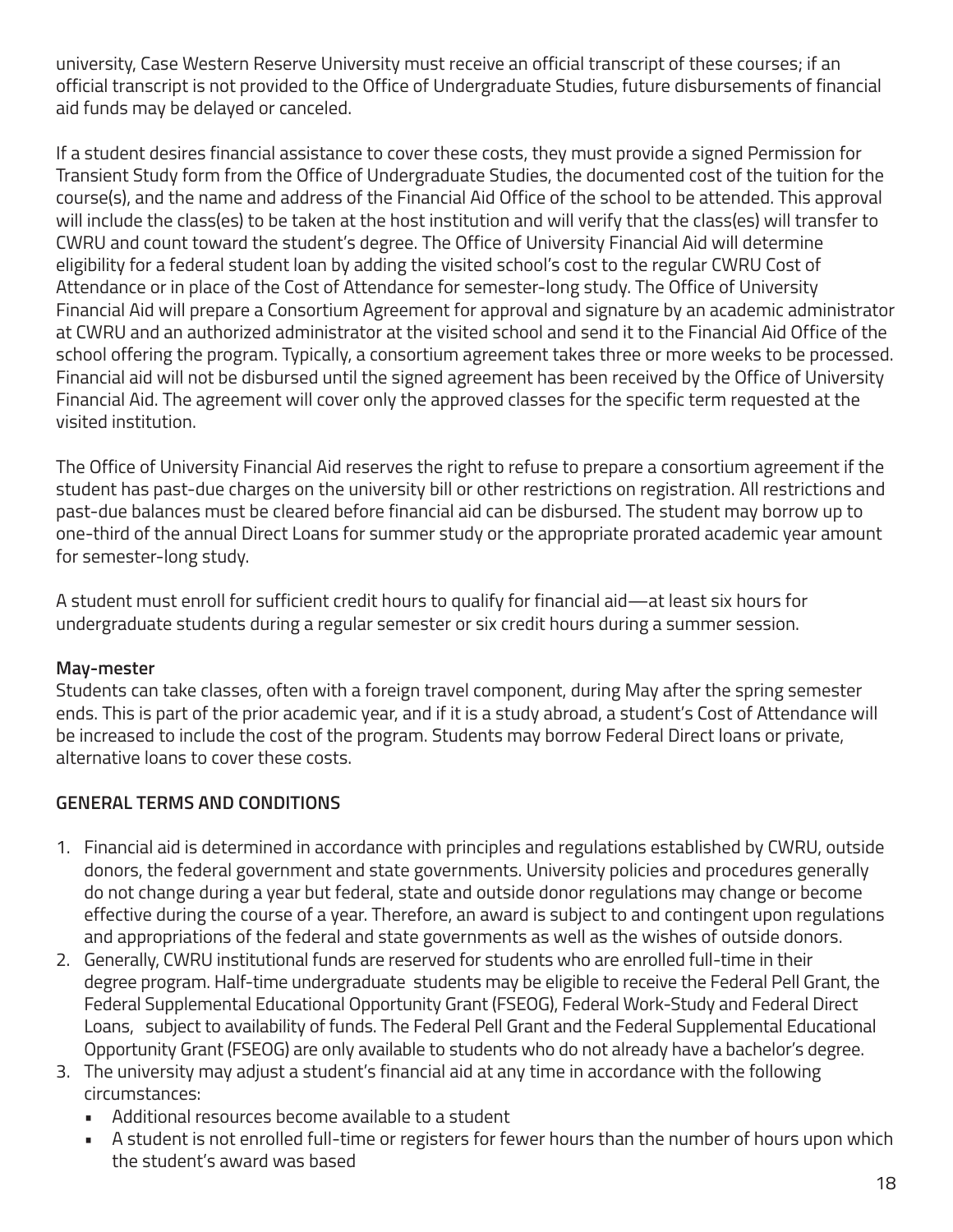- The student's housing changes (on-campus, off-campus, Greek Housing, commuting from home)
- The student does not make satisfactory academic progress
- The student does not enroll for the semester(s) covered by the Financial Aid Offer
- The student registers for courses in a program that are not eligible for federal or state financial aid
- The university makes adjustments due to a natural disaster, health emergency or pandemic
- 4. Federal regulations require a student must be registered for classes that equal or exceed 10 weeks duration to receive financial aid. Since the summer session is four to eight weeks, failure to register for the fall semester will result in the cancellation of federal aid for the summer. The Office of University Financial Aid must be notified if the student changes the number of credits either enrolled in or registered for.
- 5. If the student accepts any financial aid, the student agrees to abide by these terms and conditions as well as those of the individual program of assistance.

# **FERPA & PRIVACY LAWS**

While we realize that many CWRU students receive assistance from parents and other family members, it's important that families understand the applicable laws that govern student information at the university level.

# **FERPA**

Under the Family Educational Rights and Privacy Act (FERPA) , all rights of access to a student's educational records transfer to the student when the student reaches age 18 or the student matriculates into a college or university. FERPA allows, but does not require, CWRU to disclose personally identifiable information from a student's record to parents if either parent claims the student as a dependent on the most recent income tax statement. Every financial aid applicant is required to complete a CWRU Financial Aid Application annually, which asks them to specify that financial aid records can be disclosed to another person and collects that person's name, relationship to the student and date of birth (for security and identity verification).

# **The Higher Education Act of 1965 (HEA), as amended**

Section 483(a)(3)(E) of the Higher Education Act of 1965 (HEA), as amended limits the use of the Free Application for Federal Student Aid (FAFSA) application data. CWRU cannot release information from or about a student's FAFSA to parents or spouses, even if a student signs a release for us to do so. The only exception to this rule is for scholarship providers who may need financial data from the Office of University Financial Aid in order to determine eligibility for state or private funding.

# **The Privacy Act**

The Privacy Act governs students' personally identifiable information held by the federal government. The Privacy Act allows CWRU to receive and use the student's FAFSA data for the purpose of determining financial aid.

# **Authorized User in SIS**

The CWRU Student Information System (SIS) contains information on the student's current charges and amount due, pending or applied financial aid, and academic information such as classes and grades.

Students can grant access to parents or others by making a person an "Authorized User" in SIS. An authorized user can have access to one or all of the following area of SIS: Student Finances, Academic Information and Student Center. If the student would like a third party to have access to these services, the student must add the individual as an authorized user in SIS. All third parties must be set up as authorized users per FERPA compliance in order for Student Financial Services to speak in detail regarding a student's financial account.